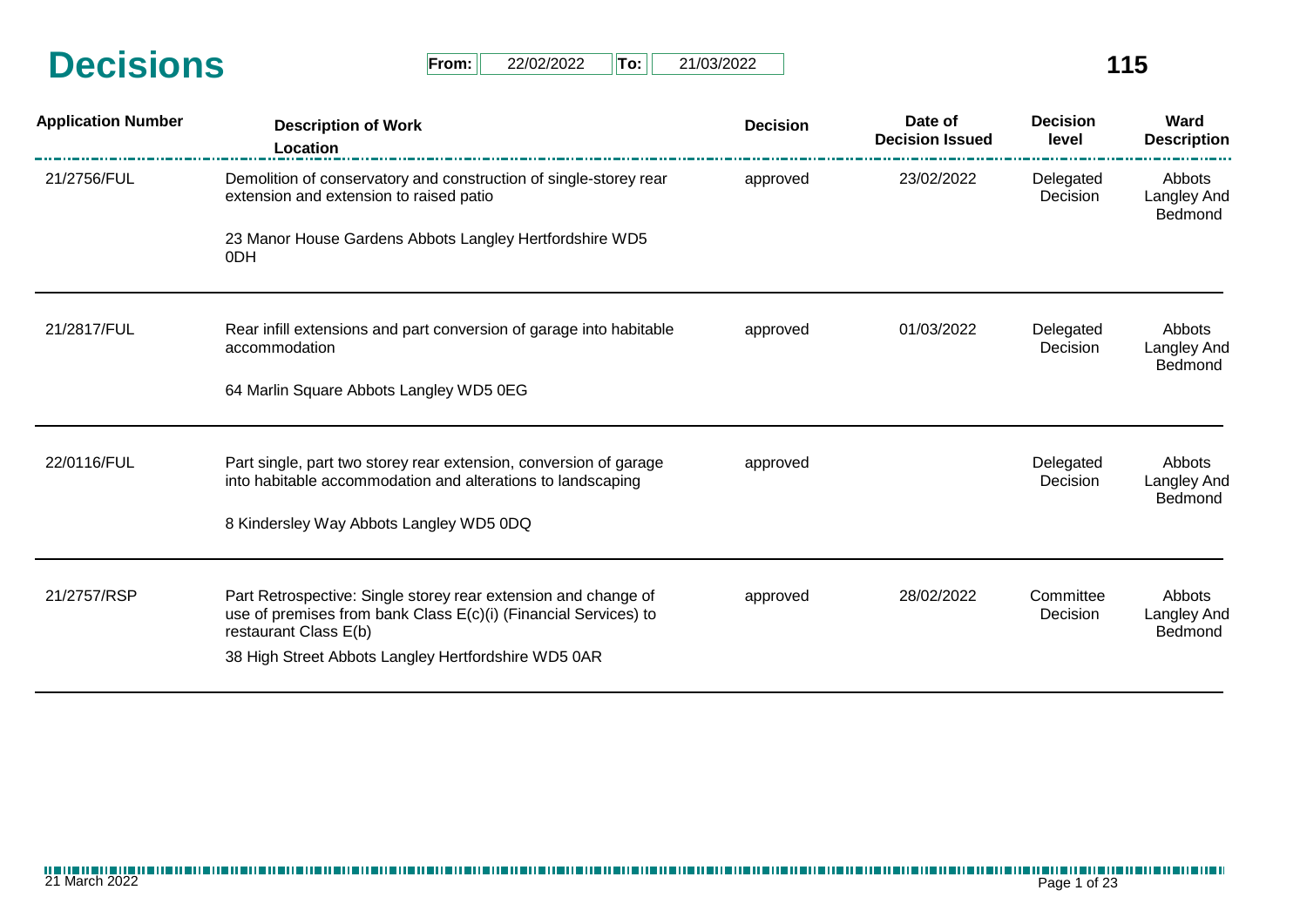| <b>Application Number</b> | <b>Description of Work</b><br>Location                                                                                                                                                                                                                             | <b>Decision</b> | Date of<br><b>Decision Issued</b> | <b>Decision</b><br>level | Ward<br><b>Description</b>              |
|---------------------------|--------------------------------------------------------------------------------------------------------------------------------------------------------------------------------------------------------------------------------------------------------------------|-----------------|-----------------------------------|--------------------------|-----------------------------------------|
| 21/2918/FUL               | External alterations including replacement fascia boards door and<br>frame and windows, repair to chimney and brickwork, internal<br>alterations including removal of stud wall and installation of stud<br>walls to incorporate bathroom                          | approved        | 01/03/2022                        | Delegated<br>Decision    | Abbots<br><b>Langley And</b><br>Bedmond |
|                           | The Old Maltings High Street Abbots Langley WD5 0AR                                                                                                                                                                                                                |                 |                                   |                          |                                         |
| 21/2919/LBC               | Listed Building Consent: External alterations including<br>replacement fascia boards door and frame and windows, repair to<br>chimney and brickwork, internal alterations including removal of<br>stud wall and installation of stud walls to incorporate bathroom | approved        | 01/03/2022                        | Delegated<br>Decision    | Abbots<br><b>Langley And</b><br>Bedmond |
|                           | The Old Maltings High Street Abbots Langley WD5 0AR                                                                                                                                                                                                                |                 |                                   |                          |                                         |
| 21/2874/FUL               | Loft conversion including hip to gable extensions, creation of<br>crown roof, increase in ridge height and rear dormers                                                                                                                                            | withdrawn       | 14/03/2022                        | Withdrawn                | Abbots<br><b>Langley And</b><br>Bedmond |
|                           | 8 Greenways Abbots Langley WD5 0EU                                                                                                                                                                                                                                 |                 |                                   |                          |                                         |
| 21/2875/RSP               | Part Retrospective: Erection of detached outbuilding.                                                                                                                                                                                                              | approved        | 04/03/2022                        | Delegated<br>Decision    | Abbots<br><b>Langley And</b><br>Bedmond |
|                           | 12A Bluebell Drive Bedmond WD5 0SU                                                                                                                                                                                                                                 |                 |                                   |                          |                                         |
| 22/0132/PDE               | Prior Approval: Single storey rear extensions (maximum depth 4.2<br>metres, maximum height 3.75 metres, maximum eaves height 2.8<br>metres)<br>68 Marlin Square Abbots Langley Hertfordshire WD5 0EG                                                               | no objection    | 14/03/2022                        | Delegated<br>Decision    | Abbots<br><b>Langley And</b><br>Bedmond |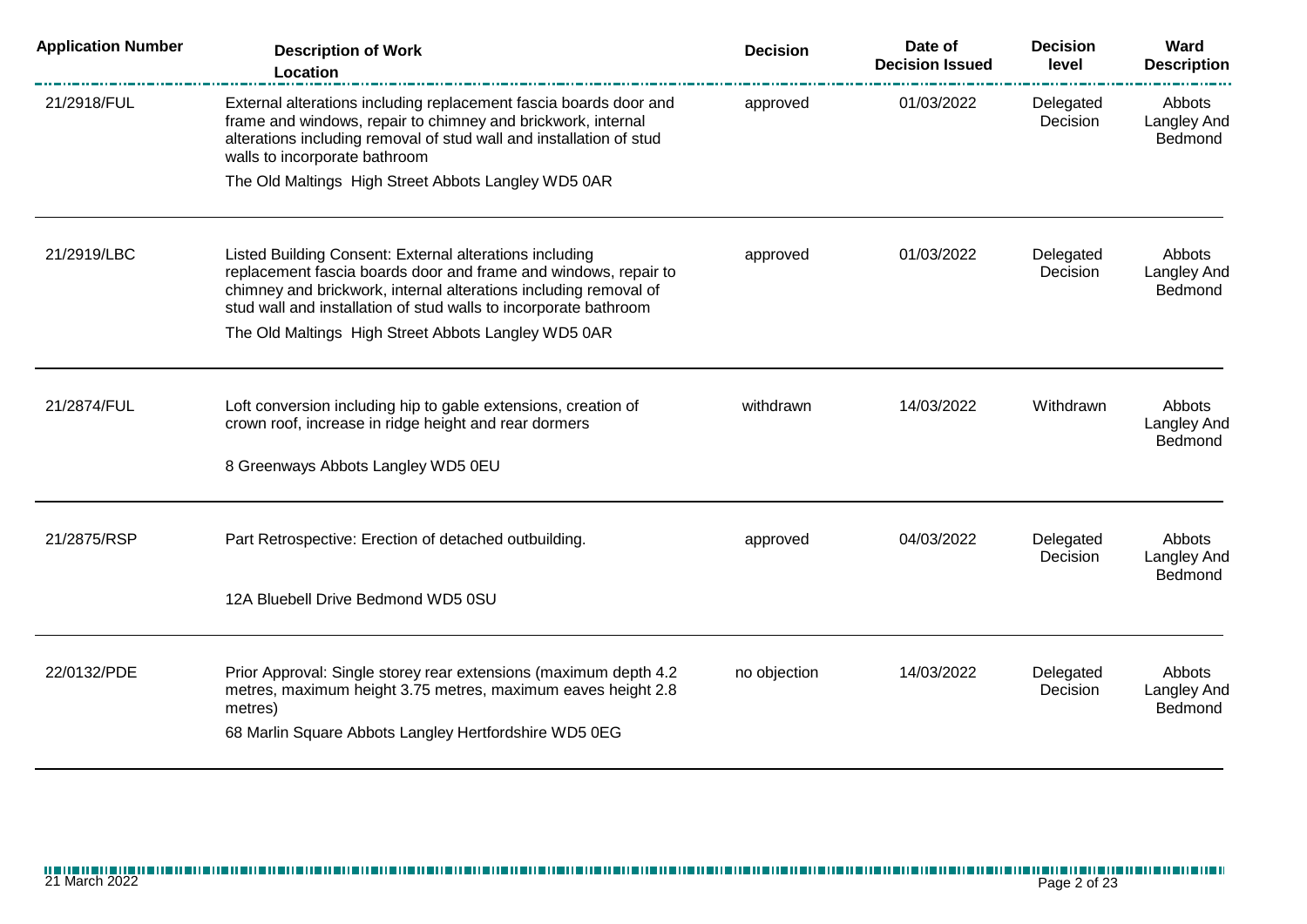| <b>Application Number</b> | <b>Description of Work</b><br>Location                                                                                                                                                                                                                                                                                                                                                              | <b>Decision</b> | Date of<br><b>Decision Issued</b> | <b>Decision</b><br>level | Ward<br><b>Description</b>              |
|---------------------------|-----------------------------------------------------------------------------------------------------------------------------------------------------------------------------------------------------------------------------------------------------------------------------------------------------------------------------------------------------------------------------------------------------|-----------------|-----------------------------------|--------------------------|-----------------------------------------|
| 22/0053/CLPD              | Certificate of Lawfulness Proposed Development: Loft conversion<br>including rear dormer and front rooflights                                                                                                                                                                                                                                                                                       | approved        | 18/03/2022                        | Delegated<br>Decision    | Abbots<br><b>Langley And</b><br>Bedmond |
|                           | 64 Tibbs Hill Road Abbots Langley WD5 0ED                                                                                                                                                                                                                                                                                                                                                           |                 |                                   |                          |                                         |
| 21/2426/FUL               | Erection of four new dwellinghouses together with associated<br>refuse, landscaping, vehicle, cycle parking provisions and new<br>vehicular access from Little Oxhey Lane                                                                                                                                                                                                                           | refused         | 09/03/2022                        | Delegated<br>Decision    | Carpenders<br>Park                      |
|                           | Sandpit Wood, Little Oxhey Lane (Land Rear Of St Georges<br>Drive) Carpenders Park Watford                                                                                                                                                                                                                                                                                                          |                 |                                   |                          |                                         |
| 21/2925/RSP               | Retrospective: Erection of new boundary fencing.                                                                                                                                                                                                                                                                                                                                                    | refused         | 02/03/2022                        | Delegated<br>Decision    | Carpenders<br>Park                      |
|                           | The Partridge Delta Gain Carpenders Park Hertfordshire                                                                                                                                                                                                                                                                                                                                              |                 |                                   |                          |                                         |
| 21/1980/FUL               | Redesign and reconstruction of Holes 14 and 15 by reversal of<br>direction of play                                                                                                                                                                                                                                                                                                                  | refused         | 18/03/2022                        | Delegated<br>Decision    | Carpenders<br>Park                      |
|                           | Part Of Golf Course Grims Dyke Golf Club Oxhey Lane<br>Carpenders Park Hertfordshire HA5 4AL                                                                                                                                                                                                                                                                                                        |                 |                                   |                          |                                         |
| 21/2124/FUL               | Demolition of existing side extensions and part demolition of the<br>dwelling and erection of part two-storey, part single-storey, rear<br>and side extensions, first floor front extension, remodelling of first<br>floor level and roof including increase in ridge height, alterations<br>to frontage including extension to drive and new access<br>April Cottage Bridle Lane Loudwater WD3 4JG | approved        | 25/02/2022                        | Committee<br>Decision    | Chorleywood<br>North And<br>Sarratt     |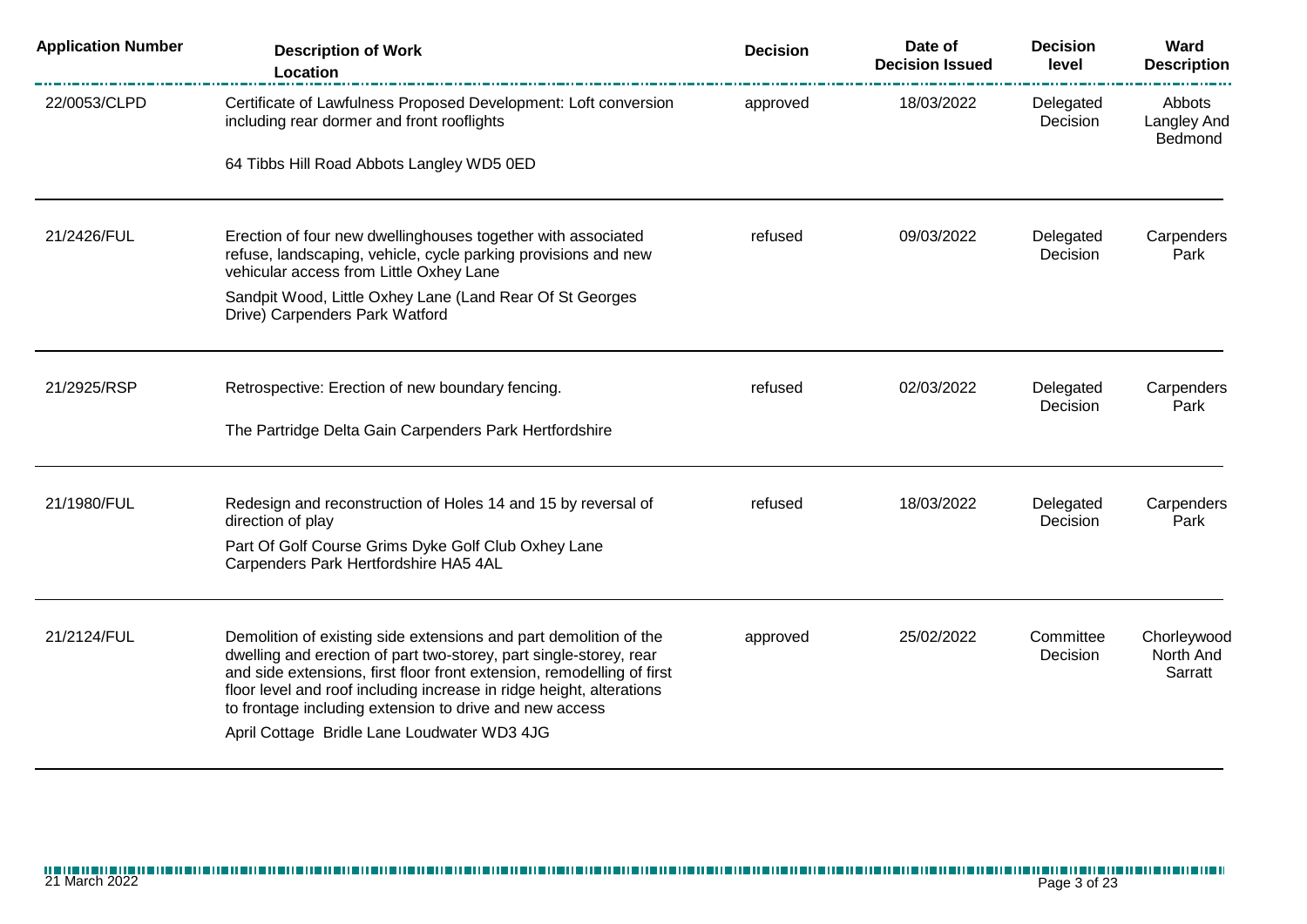| <b>Application Number</b> | <b>Description of Work</b><br>Location                                                                                                                                                                                               | <b>Decision</b>                                 | Date of<br><b>Decision Issued</b>   | <b>Decision</b><br>level            | Ward<br><b>Description</b>          |
|---------------------------|--------------------------------------------------------------------------------------------------------------------------------------------------------------------------------------------------------------------------------------|-------------------------------------------------|-------------------------------------|-------------------------------------|-------------------------------------|
| 21/2912/FUL               | Demolition of existing front porch and erection of front porch, two<br>storey side and rear extensions, single storey rear extension,<br>alterations to external finish to be white render and alteration to<br>fenestration detail. | approved                                        | 01/03/2022                          | Delegated<br>Decision               | Chorleywood<br>North And<br>Sarratt |
|                           | 27 Church Lane Sarratt WD3 6HN                                                                                                                                                                                                       |                                                 |                                     |                                     |                                     |
| 21/2910/FUL               | Demolition of existing conservatory and construction of single-<br>storey extension                                                                                                                                                  | 10/03/2022<br>Delegated<br>approved<br>Decision | Chorleywood<br>North And<br>Sarratt |                                     |                                     |
|                           | Quickmoor Cottage Commonwood Sarratt WD4 9BB                                                                                                                                                                                         |                                                 |                                     |                                     |                                     |
| 21/2947/PDT               | Prior approval: Enlargement of the dwellinghouse by the<br>construction of one additional storey (2.839m in height) to result in<br>an overall height of 7.364m (Class AA)                                                           | approved                                        | 14/03/2022                          | Delegated<br>Decision               | Chorleywood<br>North And<br>Sarratt |
|                           | Hollymead Bucks Hill Kings Langley Hertfordshire WD4 9AT                                                                                                                                                                             |                                                 |                                     |                                     |                                     |
| 21/2301/FUL               | Erection of a polytunnel                                                                                                                                                                                                             | 03/03/2022<br>approved                          | Delegated<br>Decision               | Chorleywood<br>North And<br>Sarratt |                                     |
|                           | The Grove Grove Mill Lane Grove Mill WD3 4TG                                                                                                                                                                                         |                                                 |                                     |                                     |                                     |
| 21/2307/FUL               | Erection of a maintenance shed                                                                                                                                                                                                       | approved                                        | 03/03/2022                          | Delegated<br>Decision               | Chorleywood<br>North And<br>Sarratt |
|                           | The Grove Grove Mill Lane Grove Mill WD3 4TG                                                                                                                                                                                         |                                                 |                                     |                                     |                                     |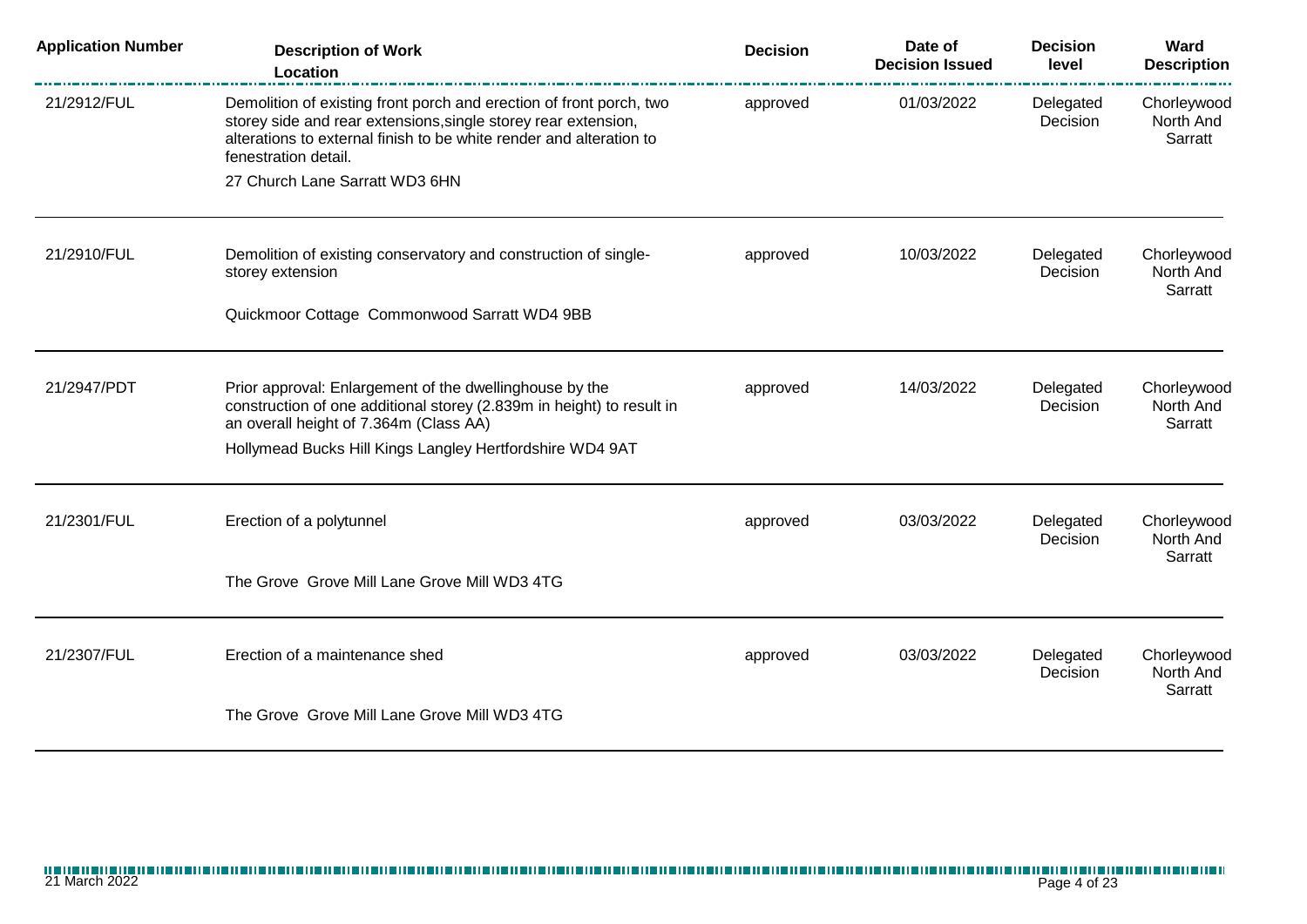| <b>Application Number</b> | <b>Description of Work</b><br>Location                                                                                                                                                                                                                                                                                | <b>Decision</b> | Date of<br><b>Decision Issued</b> | <b>Decision</b><br>level | Ward<br><b>Description</b>          |
|---------------------------|-----------------------------------------------------------------------------------------------------------------------------------------------------------------------------------------------------------------------------------------------------------------------------------------------------------------------|-----------------|-----------------------------------|--------------------------|-------------------------------------|
| 21/2504/FUL               | Replacement windows and front door                                                                                                                                                                                                                                                                                    | approved        | 11/03/2022                        | Delegated<br>Decision    | Chorleywood<br>North And<br>Sarratt |
|                           | Wayside The Green Sarratt WD3 6BH                                                                                                                                                                                                                                                                                     |                 |                                   |                          |                                     |
| 21/2505/LBC               | Listed Building Consent: Replacement windows and front door                                                                                                                                                                                                                                                           | approved        | 11/03/2022                        | Delegated<br>Decision    | Chorleywood<br>North And<br>Sarratt |
|                           | Wayside The Green Sarratt WD3 6BH                                                                                                                                                                                                                                                                                     |                 |                                   |                          |                                     |
| 21/2885/FUL               | Single storey extension to existing garden room, installation of<br>roof terrace and alterations to fenstration                                                                                                                                                                                                       | approved        | 07/03/2022                        | Delegated<br>Decision    | Chorleywood<br>North And            |
|                           | The Old Rectory Church Lane Sarratt WD3 6HJ                                                                                                                                                                                                                                                                           |                 |                                   |                          | Sarratt                             |
| 22/0038/FUL               | Landscaping works including new patio, open-sided structure<br>associated with outdoor kitchen/BBQ area, gate, replacement of                                                                                                                                                                                         | approved        | 11/03/2022                        | Delegated<br>Decision    | Chorleywood<br>North And            |
|                           | pathways and extension of paved terrace area<br>Appletree Farmhouse Dog Kennel Lane Chorleywood WD3 5EW                                                                                                                                                                                                               |                 |                                   |                          | Sarratt                             |
| 22/0039/LBC               | Listed Building Consent: Removal of WC within annexe at<br>mezzanine level, landscaping works including new patio, open-<br>sided structure associated with outdoor kitchen/BBQ area, gate,<br>replacement of pathways and extension of paved terrace area<br>Appletree Farmhouse Dog Kennel Lane Chorleywood WD3 5EW | approved        | 11/03/2022                        | Delegated<br>Decision    | Chorleywood<br>North And<br>Sarratt |
|                           |                                                                                                                                                                                                                                                                                                                       |                 |                                   |                          |                                     |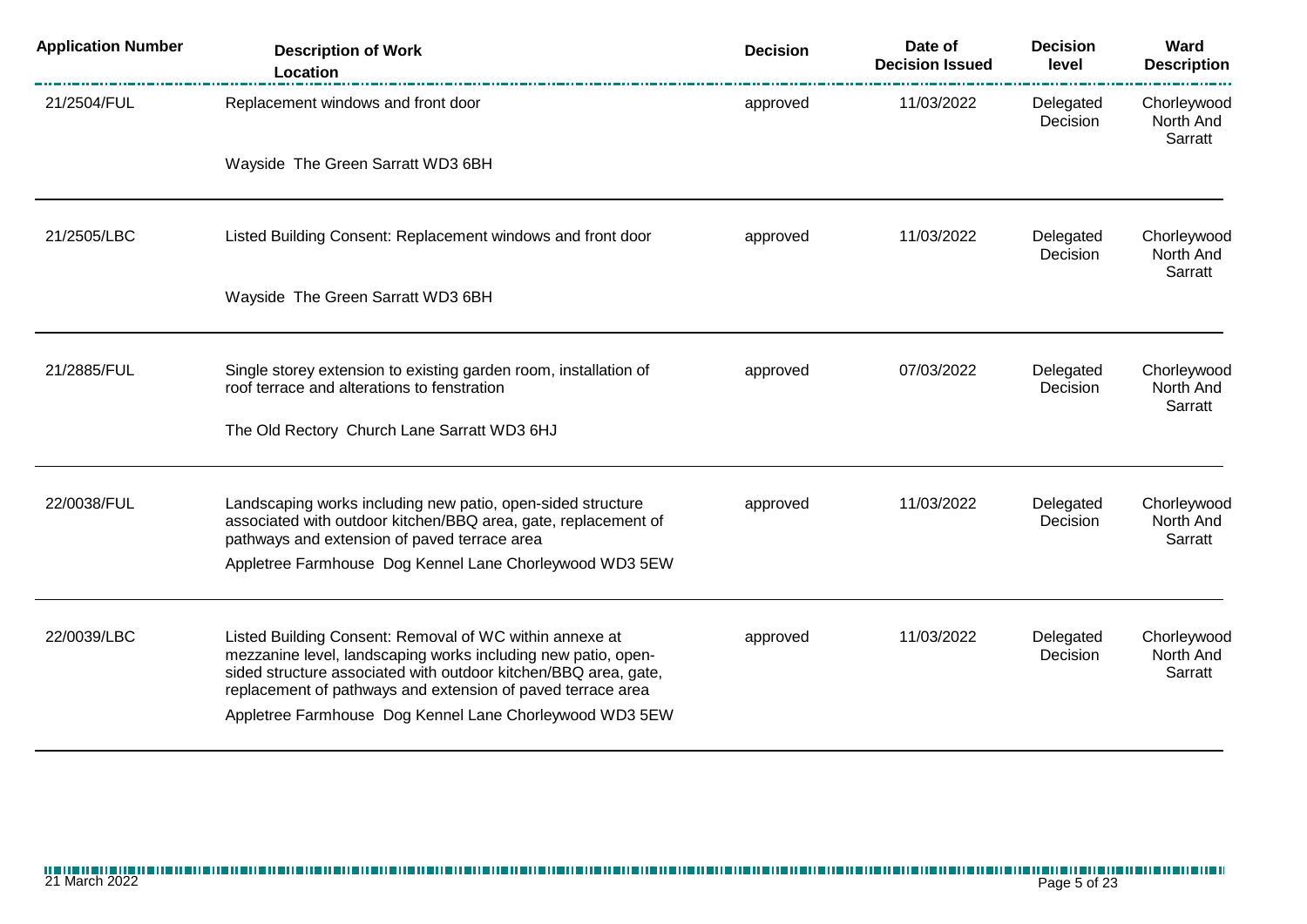| <b>Application Number</b> | <b>Description of Work</b><br>Location                                                                                                                                                                                                                      | <b>Decision</b>                              | Date of<br><b>Decision Issued</b> | <b>Decision</b><br>level | Ward<br><b>Description</b>          |
|---------------------------|-------------------------------------------------------------------------------------------------------------------------------------------------------------------------------------------------------------------------------------------------------------|----------------------------------------------|-----------------------------------|--------------------------|-------------------------------------|
| 21/2603/FUL               | Two storey front extension, roof extensions including increase in<br>ridge height and flank rooflights                                                                                                                                                      | approved                                     | 23/02/2022                        | Delegated<br>Decision    | Chorleywood<br>North And<br>Sarratt |
|                           | Hazel Bank Solesbridge Lane Chorleywood WD3 5SW                                                                                                                                                                                                             |                                              |                                   |                          |                                     |
| 22/0340/CLPD              | Certificate of Lawfulness Proposed Development: Installation of<br>12 solar panels                                                                                                                                                                          | Application<br>cancelled due<br>to error etc | 14/03/2022                        | Application<br>returned  | Chorleywood<br>North And<br>Sarratt |
|                           | Durley House Troutstream Way Loudwater Hertfordshire WD3<br>4LA                                                                                                                                                                                             |                                              |                                   |                          |                                     |
| 21/2872/FUL               | First floor side extension, first floor front extension, lower ground<br>floor extension, alterations to roof form of existing single storey<br>front/side projection and alterations to fenestration detail including<br>new bay window to front elevation | approved                                     | 24/02/2022                        | Delegated<br>Decision    | Chorleywood<br>North And<br>Sarratt |
|                           | 125 Valley Road Rickmansworth WD3 4BN                                                                                                                                                                                                                       |                                              |                                   |                          |                                     |
| 21/1796/FUL               | Alterations to existing vehicular access points including alterations<br>to frontage consisting of addition of brick piers and low level front<br>boundary wall<br>Paddock House 12 Chestnut Avenue Rickmansworth WD3 4HB                                   | withdrawn                                    | 21/03/2022                        | Withdrawn                | Chorleywood<br>North And<br>Sarratt |
|                           |                                                                                                                                                                                                                                                             |                                              |                                   |                          |                                     |
| 21/2929/FUL               | Two-storey front and side extensions, construction of front, side<br>and rear dormer windows, construction of rear bay windows with<br>balconies above, alterations to patio and fenestration and internal<br>alterations                                   | approved                                     | 11/03/2022                        | Delegated<br>Decision    | Chorleywood<br>North And<br>Sarratt |
|                           | Tanglewood Sarratt Lane Loudwater WD3 4AS                                                                                                                                                                                                                   |                                              |                                   |                          |                                     |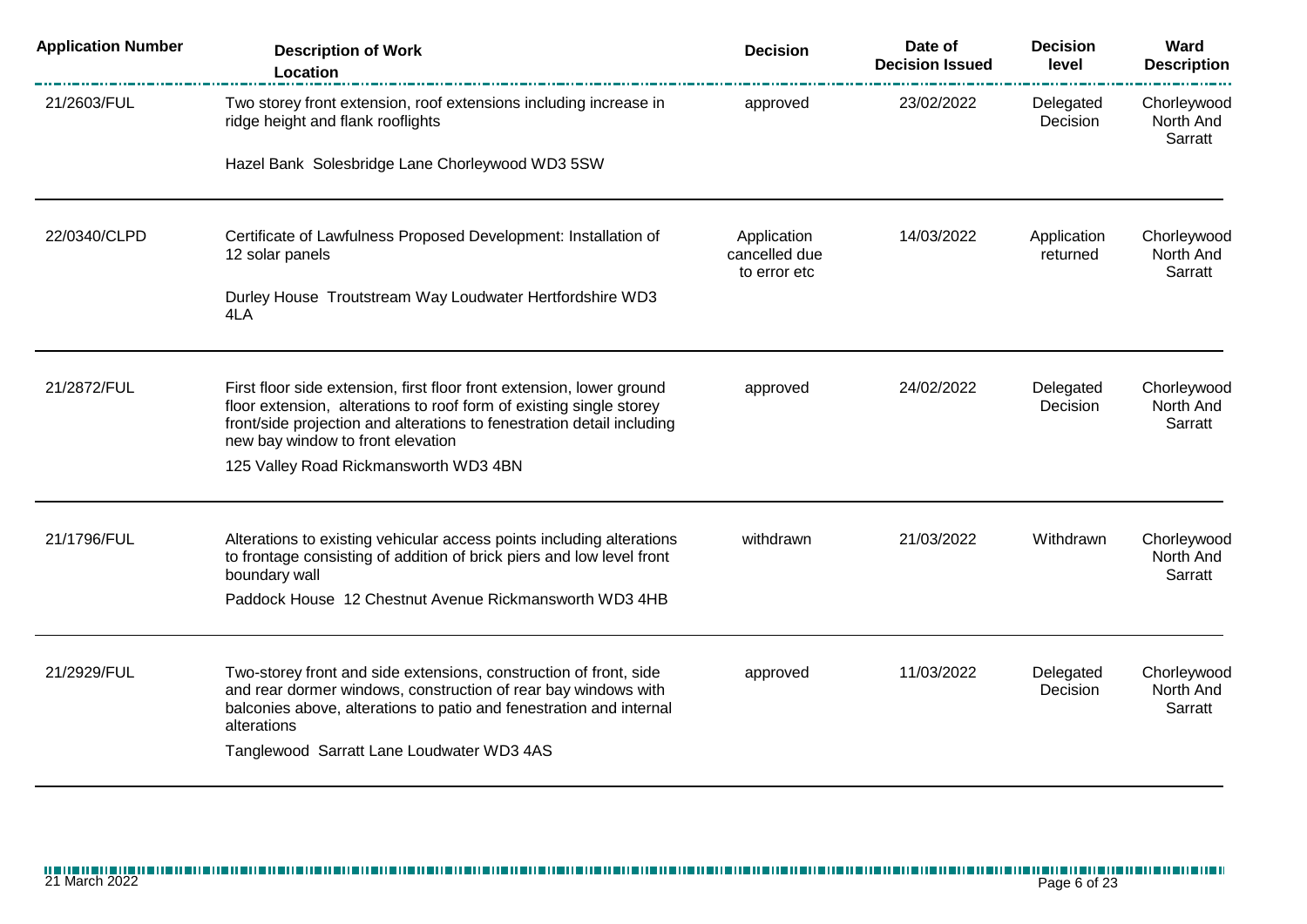| <b>Application Number</b> | <b>Description of Work</b><br>Location                                                                                                                                                                                                                 | <b>Decision</b>          | Date of<br><b>Decision Issued</b> | <b>Decision</b><br>level | Ward<br><b>Description</b>          |
|---------------------------|--------------------------------------------------------------------------------------------------------------------------------------------------------------------------------------------------------------------------------------------------------|--------------------------|-----------------------------------|--------------------------|-------------------------------------|
| 22/0075/DIS               | Discharge of Condition 4 (Arb Method Statement) pursuant to<br>21/2156/FUL                                                                                                                                                                             | Determined -<br>DIS apps | 10/03/2022                        | Delegated<br>Decision    | Chorleywood<br>North And<br>Sarratt |
|                           | Sanam Troutstream Way Loudwater WD3 4LA                                                                                                                                                                                                                |                          |                                   |                          |                                     |
| 22/0076/FUL               | Demolition of existing outbuilding and construction of a single<br>storey side and rear extension and loft conversion and side<br>extension with crown roof, Juliet balconies to the rear and side<br>rooflights<br>6 Briery Field Chorleywood WD3 5TG | refused                  | 15/03/2022                        | Delegated<br>Decision    | Chorleywood<br>North And<br>Sarratt |
|                           |                                                                                                                                                                                                                                                        |                          |                                   |                          |                                     |
| 21/2479/CLED              | Certificate of Lawfulness for Existing Use: Use of part existing<br>stable building as independent dwelling house (Class C3)                                                                                                                           | refused                  | 24/02/2022                        | Delegated<br>Decision    | Chorleywood<br>North And<br>Sarratt |
|                           | The Goslings Bottom Lane Sarratt WD3 6DL                                                                                                                                                                                                               |                          |                                   |                          |                                     |
| 21/2754/CLPD              | Certificate of Lawfulness Proposed Development: Construction of<br>two detached outbuildings with associated hardstanding                                                                                                                              | approved                 | 23/02/2022                        | Delegated<br>Decision    | Chorleywood<br>North And<br>Sarratt |
|                           | Lightwoods Troutstream Way Loudwater Rickmansworth<br>Hertfordshire WD3 4LQ                                                                                                                                                                            |                          |                                   |                          |                                     |
| 22/0051/DIS               | Discharge of Condition 3 (Materials) and Condition 4<br>(Construction Management Plan) pursuant to planning permission<br>21/0540/RSP<br>Vivikt Chorleywood Road Rickmansworth WD3 4EP                                                                 | Determined -<br>DIS apps | 09/03/2022                        | Delegated<br>Decision    | Chorleywood<br>North And<br>Sarratt |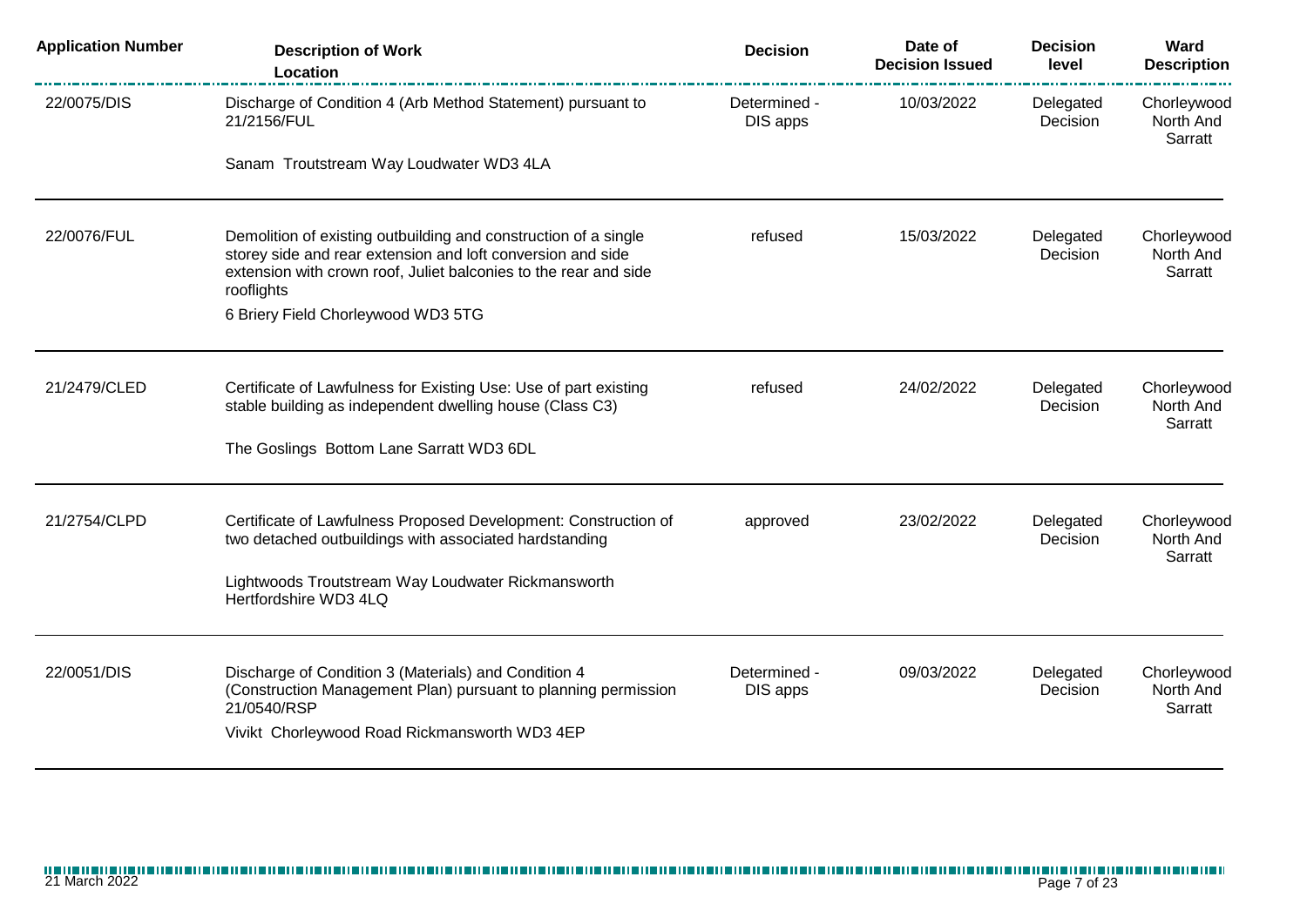| <b>Application Number</b> | <b>Description of Work</b><br><b>Location</b>                                                                                                                                      | <b>Decision</b> | Date of<br><b>Decision Issued</b> | <b>Decision</b><br>level | Ward<br><b>Description</b>          |
|---------------------------|------------------------------------------------------------------------------------------------------------------------------------------------------------------------------------|-----------------|-----------------------------------|--------------------------|-------------------------------------|
| 22/0056/FUL               | Demolition of two-storey flank portion of dwelling and creation of<br>loft conversion including insertion of rear dormer windows and<br>rooflights and alterations to fenestration | approved        |                                   | Delegated<br>Decision    | Chorleywood<br>North And<br>Sarratt |
|                           | Red House Dog Kennel Lane Chorleywood WD3 5EL                                                                                                                                      |                 |                                   |                          |                                     |
| 22/0070/PDNE              | Permitted Development Notice: Installation of solar PV panels to<br>warehouse roof                                                                                                 | refused         |                                   | Delegated<br>Decision    | Chorleywood<br>North And<br>Sarratt |
|                           | The Tropical Marine Centre Solesbridge Lane Chorleywood<br>Rickmansworth Hertfordshire WD3 5SX                                                                                     |                 |                                   |                          |                                     |
| 21/2687/CLED              | Certificate of Lawfulness Existing Development: Detached<br>outbuilding                                                                                                            | refused         | 10/03/2022                        | Delegated<br>Decision    | Chorleywood<br>South And            |
|                           | Little Oaks Shire Lane Chorleywood WD3 5NT                                                                                                                                         |                 |                                   |                          | <b>Maple Cross</b>                  |
| 21/2897/FUL               | Single storey rear extension, increased height of existing side<br>extension, alterations to fenestration and replacement windows                                                  | approved        | 01/03/2022                        | Delegated<br>Decision    | Chorleywood<br>South And            |
|                           | 82 Blacketts Wood Drive Chorleywood WD3 5QQ                                                                                                                                        |                 |                                   |                          | <b>Maple Cross</b>                  |
| 20/2704/FUL               | Subdivision of existing site and erection of a two storey detached                                                                                                                 | refused         | 18/03/2022                        | Delegated                | Chorleywood                         |
|                           | dwelling including provision of a new vehicular access, associated<br>parking and amenity space                                                                                    |                 |                                   | Decision                 | South And<br><b>Maple Cross</b>     |
|                           | 2 Church Cottages Old Uxbridge Road West Hyde WD3 9XP                                                                                                                              |                 |                                   |                          |                                     |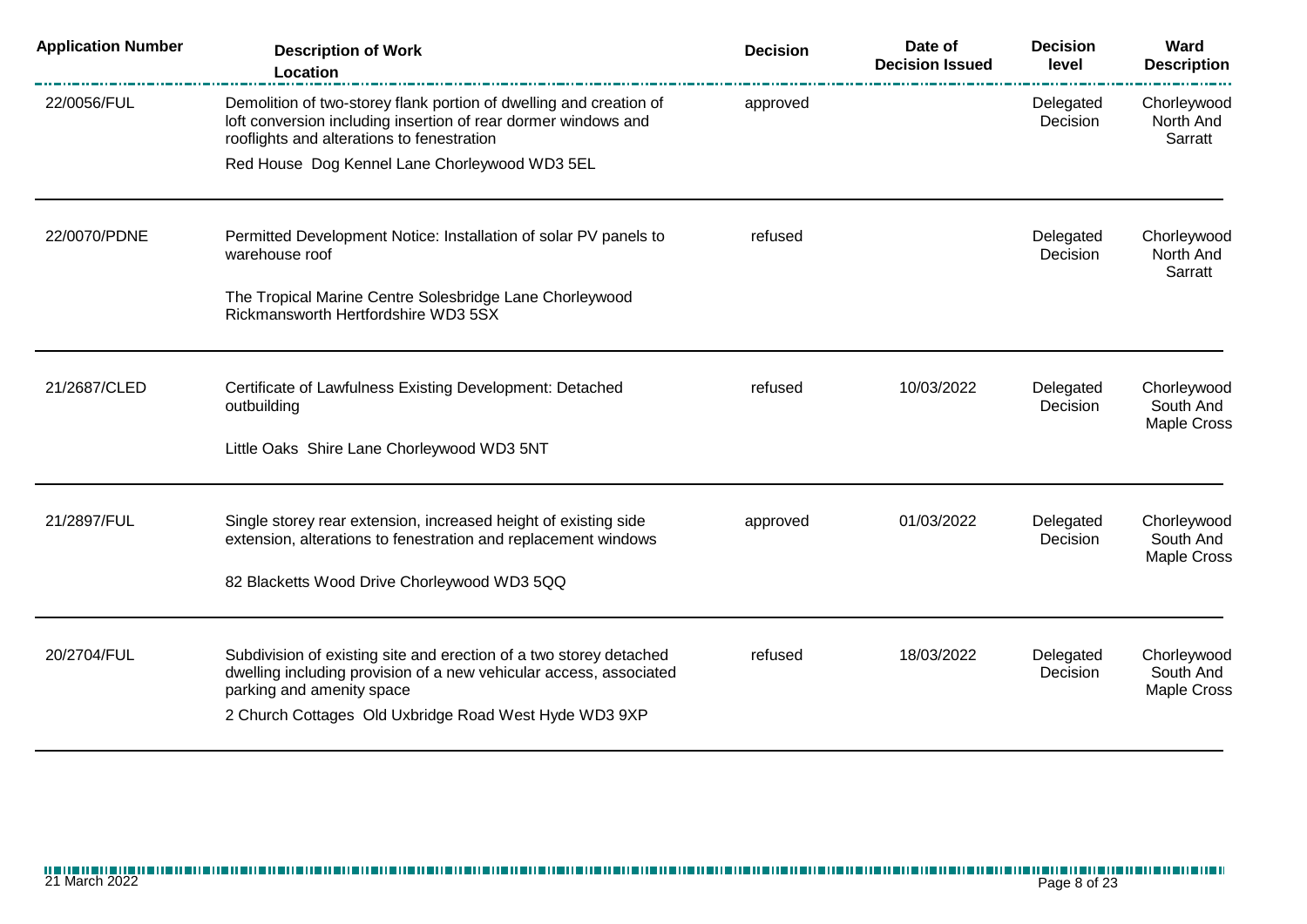| <b>Application Number</b> | <b>Description of Work</b><br><b>Location</b>                                                                                                        | <b>Decision</b>                                 | Date of<br><b>Decision Issued</b> | <b>Decision</b><br>level | Ward<br><b>Description</b>                     |
|---------------------------|------------------------------------------------------------------------------------------------------------------------------------------------------|-------------------------------------------------|-----------------------------------|--------------------------|------------------------------------------------|
| 21/2542/FUL               | Demolition of existing bungalow and erection of a replacement<br>two storey dwelling                                                                 | approved                                        | 09/03/2022                        | Delegated<br>Decision    | Chorleywood<br>South And<br><b>Maple Cross</b> |
|                           | Jonathans Shire Lane Chorleywood Rickmansworth Hertfordshire<br>WD3 5NH                                                                              |                                                 |                                   |                          |                                                |
| 22/0096/CLPD              | Certificate of Lawfulness Proposed Development: Single storey<br>rear extension and alterations to fenestration                                      | 17/03/2022<br>Delegated<br>approved<br>Decision |                                   | Chorleywood<br>South And |                                                |
|                           | 28A Denham Way Maple Cross WD3 9SP                                                                                                                   |                                                 |                                   |                          | <b>Maple Cross</b>                             |
| 21/2850/CLPD              | Certificate of Lawfulness Proposed Development: Front porch,<br>garage conversion and alterations to fenestration                                    | approved                                        | 02/03/2022                        | Delegated<br>Decision    | Chorleywood<br>South And                       |
|                           | 33 Carpenters Wood Drive Chorleywood WD3 5RN                                                                                                         |                                                 |                                   |                          | <b>Maple Cross</b>                             |
| 21/2590/FUL               | Erection of six units within a single two storey flatted block (three<br>2-bed & three 1-bed), with associated parking, access, alterations          | approved                                        | 28/02/2022                        | Committee<br>Decision    | Chorleywood<br>South And                       |
|                           | to land levels and landscaping<br>Land At The Rear Of Clovers Court Chorleywood Hertfordshire                                                        |                                                 |                                   |                          | <b>Maple Cross</b>                             |
| 21/2891/FUL               | Conversion of existing garage to habitable accommodation<br>including raising of existing garage flat roof, demolition of existing                   | approved                                        | 04/03/2022                        | Delegated<br>Decision    | Chorleywood<br>South And                       |
|                           | conservatory and construction of rear extension, front porch<br>extension and alterations to existing access including installation<br>of new access |                                                 |                                   |                          | <b>Maple Cross</b>                             |
|                           | 68 Whitelands Avenue Chorleywood WD3 5RG                                                                                                             |                                                 |                                   |                          |                                                |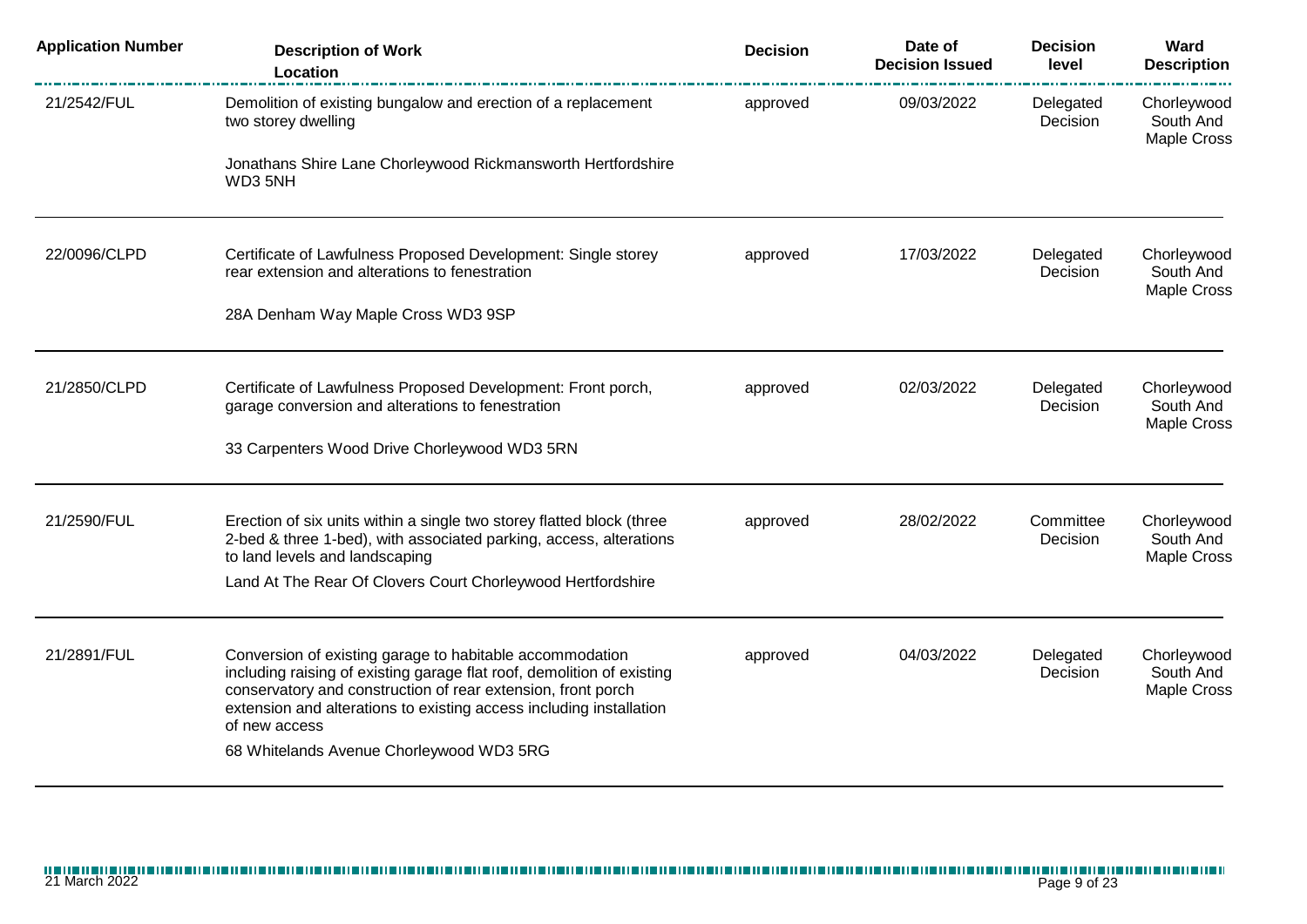| <b>Application Number</b> | <b>Description of Work</b><br>Location                                                                                                                                                                                                                                                                                                                                                                                                                                                                                                                                                                                | <b>Decision</b> | Date of<br><b>Decision Issued</b> | <b>Decision</b><br>level | Ward<br><b>Description</b>                     |
|---------------------------|-----------------------------------------------------------------------------------------------------------------------------------------------------------------------------------------------------------------------------------------------------------------------------------------------------------------------------------------------------------------------------------------------------------------------------------------------------------------------------------------------------------------------------------------------------------------------------------------------------------------------|-----------------|-----------------------------------|--------------------------|------------------------------------------------|
| 21/2730/FUL               | Change of use of land to residential curtilage and installation of<br>close boarded fencing adjacent to footpath                                                                                                                                                                                                                                                                                                                                                                                                                                                                                                      | refused         | 07/03/2022                        | Delegated<br>Decision    | Chorleywood<br>South And<br><b>Maple Cross</b> |
|                           | 5 Longcroft Road Maple Cross WD3 9TJ                                                                                                                                                                                                                                                                                                                                                                                                                                                                                                                                                                                  |                 |                                   |                          |                                                |
| 21/2738/FUL               | Single-storey rear extension and insertion of new window on side<br>elevation                                                                                                                                                                                                                                                                                                                                                                                                                                                                                                                                         | approved        | 24/02/2022                        | Delegated<br>Decision    | Chorleywood<br>South And<br><b>Maple Cross</b> |
|                           | 5 Ash Vale Maple Cross WD3 9UJ                                                                                                                                                                                                                                                                                                                                                                                                                                                                                                                                                                                        |                 |                                   |                          |                                                |
| 21/2857/FUL               | Variation of Condition 2 (Plan Numbers) of planning permission<br>21/1507/FUL (Variation of Condition 2 (Plan numbers) and<br>Condition 3 (Tree Protection) pursuant to 20/1396/FUL (Single<br>storey side and rear extension, render and replacement of all<br>windows and doors with double glazing units) to allow for<br>alteration to construction access, fenestration and roof form,<br>exterior painting and replacement guttering) to link the lower level<br>of the patio as approved to the existing gravel path running to the<br>side of the extension<br>The Brambles 14 Berks Hill Chorleywood WD3 5AQ | approved        | 25/02/2022                        | Delegated<br>Decision    | Chorleywood<br>South And<br><b>Maple Cross</b> |
| 21/2926/FUL               | Single storey side and rear extension                                                                                                                                                                                                                                                                                                                                                                                                                                                                                                                                                                                 | approved        | 09/03/2022                        | Delegated<br>Decision    | Chorleywood<br>South And<br><b>Maple Cross</b> |
|                           | 160 Longcroft Road Maple Cross WD3 9UA                                                                                                                                                                                                                                                                                                                                                                                                                                                                                                                                                                                |                 |                                   |                          |                                                |
| 21/2809/RSP               | Retrospective: Insertion of front dormer<br>22 Frankland Close Croxley Green WD3 3AR                                                                                                                                                                                                                                                                                                                                                                                                                                                                                                                                  | approved        | 08/03/2022                        | Delegated<br>Decision    | <b>Dickinsons</b>                              |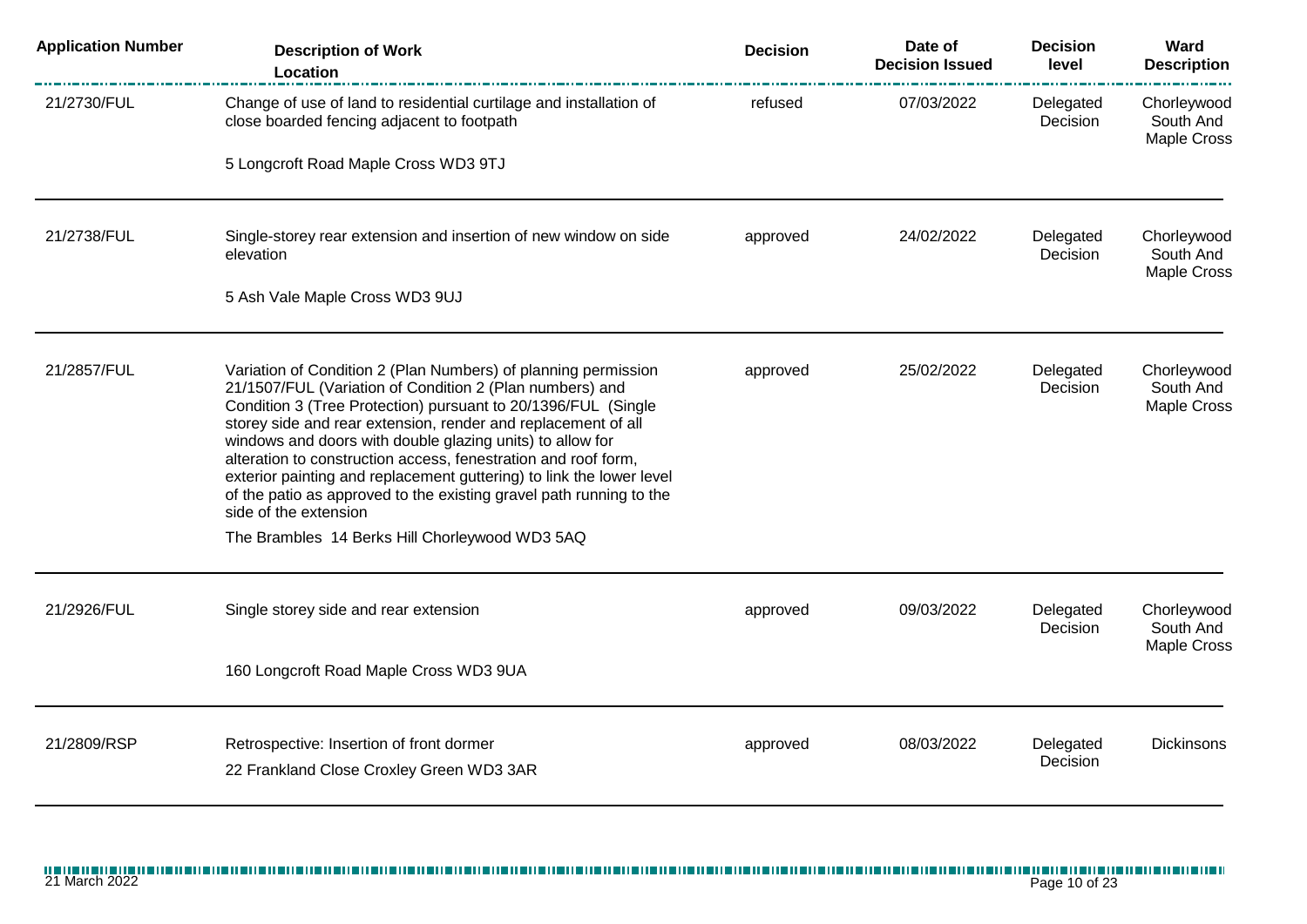| <b>Application Number</b> | <b>Description of Work</b><br>Location                                                                   | <b>Decision</b>               | Date of<br><b>Decision Issued</b> | <b>Decision</b><br>level | Ward<br><b>Description</b> |
|---------------------------|----------------------------------------------------------------------------------------------------------|-------------------------------|-----------------------------------|--------------------------|----------------------------|
| 21/2813/FUL               | Garage conversion, single storey rear extension and internal<br>alterations                              | approved                      | 25/02/2022                        | Delegated<br>Decision    | Durrants                   |
|                           | 6 Pevensey Way Croxley Green WD3 3FX                                                                     |                               |                                   |                          |                            |
| 22/0049/RSP               | Addition of roof dormer and insertion of rooflight to front elevation                                    | approved                      | 15/03/2022                        | Delegated                | Durrants                   |
|                           | 158 Links Way Croxley Green WD3 3RN                                                                      |                               |                                   | Decision                 |                            |
| 22/0022/FUL               | Part single, part two storey rear extension, front porch, loft                                           | approved                      | 17/03/2022                        | Delegated                | Durrants                   |
|                           | conversion including front and rear rooflights and erection of close<br>boarded fencing                  |                               |                                   | Decision                 |                            |
|                           | 60 Durrants Drive Croxley Green WD3 3NS                                                                  |                               |                                   |                          |                            |
| 21/2893/FUL               | Conversion of garage into habitable accommodation                                                        | approved                      | 25/02/2022                        | Delegated                | Durrants                   |
|                           | 14 Canterbury Way Croxley Green WD3 3SS                                                                  |                               |                                   | Decision                 |                            |
| 22/0077/CLPD              | Certificate of Lawfulness Proposed Development: Single-storey                                            | approved                      | 15/03/2022                        | Delegated                | Durrants                   |
|                           | rear extension                                                                                           |                               |                                   | Decision                 |                            |
|                           | 65 Malvern Way Croxley Green WD3 3QQ                                                                     |                               |                                   |                          |                            |
| 22/0155/FUL               | Demolition of existing conservatory and construction of single                                           | Application                   | 11/03/2022                        | Application              | <b>Gade Valley</b>         |
|                           | storey side and rear extension, construction of raised terrace and<br>erection of a detached home office | cancelled due<br>to error etc |                                   | returned                 |                            |
|                           | 13 Gallows Hill Abbots Langley Hertfordshire WD4 8PG                                                     |                               |                                   |                          |                            |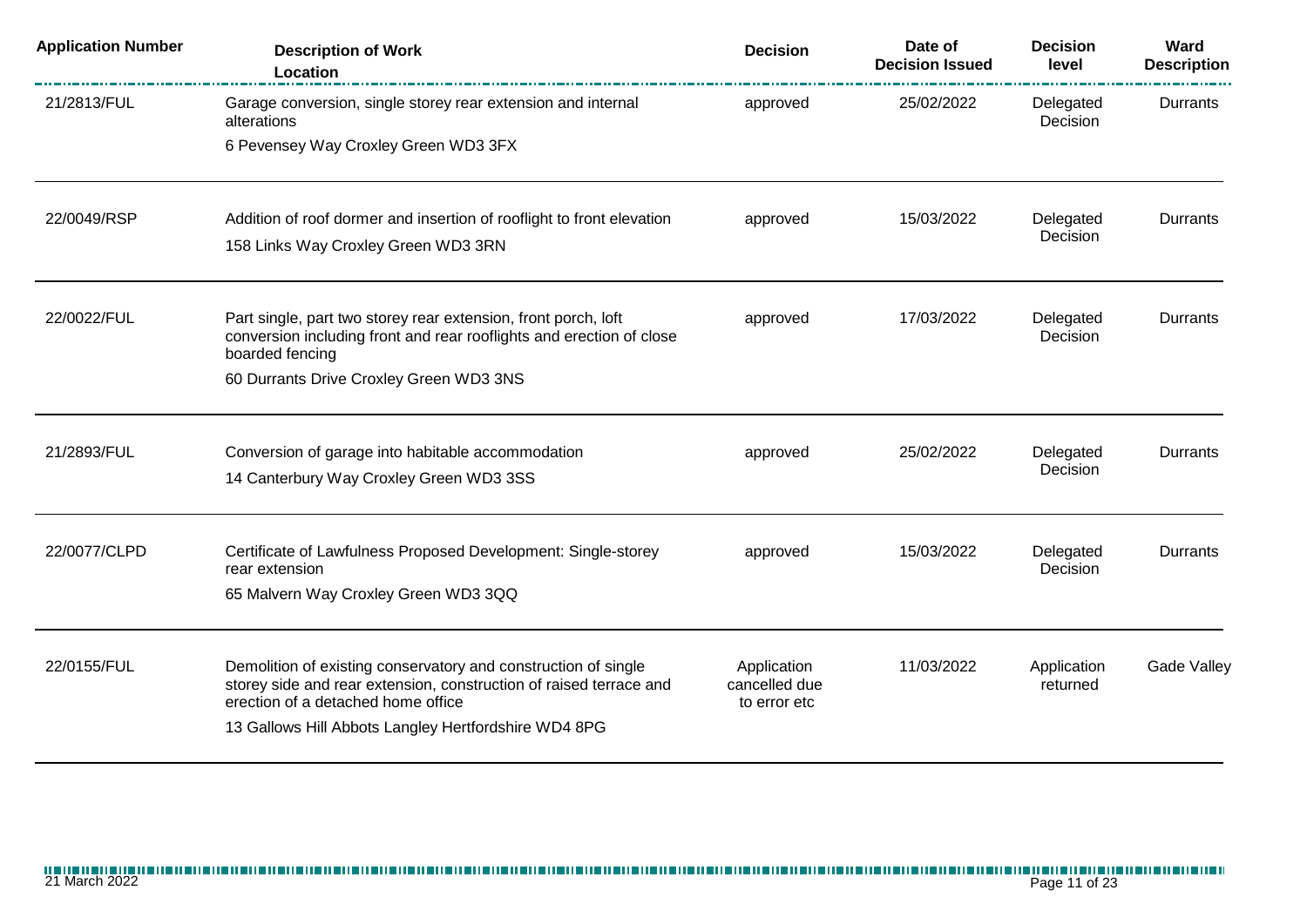| <b>Application Number</b> | <b>Description of Work</b><br><b>Location</b>                                                            | <b>Decision</b> | Date of<br><b>Decision Issued</b> | <b>Decision</b><br>level | Ward<br><b>Description</b> |
|---------------------------|----------------------------------------------------------------------------------------------------------|-----------------|-----------------------------------|--------------------------|----------------------------|
| 22/0363/NMA               | Non-material amendment to planning permission 20/2794/FUL:<br>Addition of external chiller and storeroom | refused         |                                   | Delegated<br>Decision    | Gade Valley                |
|                           | Primrose Hill Service Station Primrose Hill Kings Langley<br>Hertfordshire WD4 8HR                       |                 |                                   |                          |                            |
| 21/2942/FUL               | Single storey side and rear extensions and front porch                                                   | approved        | 10/03/2022                        | Delegated<br>Decision    | Gade Valley                |
|                           | 19 South Way Abbots Langley WD5 0JL                                                                      |                 |                                   |                          |                            |
| 21/2778/FUL               | Construction of detached outbuilding containing bar<br>Riverside Old Mill Road Hunton Bridge WD4 8QT     | refused         | 25/02/2022                        | Committee<br>Decision    | Gade Valley                |
|                           |                                                                                                          |                 |                                   |                          |                            |
| 21/2726/FUL               | Single storey side extension including demolition of existing<br>garage                                  | approved        | 17/03/2022                        | Delegated<br>Decision    | Gade Valley                |
|                           | 54 Harthall Lane Kings Langley WD4 8JH                                                                   |                 |                                   |                          |                            |
| 21/2922/FUL               | Construction of detached two-storey boat house in rear garden                                            | refused         | 02/03/2022                        | Delegated<br>Decision    | Gade Valley                |
|                           | 12 Old Mill Road Hunton Bridge WD4 8RH                                                                   |                 |                                   |                          |                            |
| 21/2932/FUL               | Single storey rear extension                                                                             | approved        | 25/02/2022                        | Delegated<br>Decision    | Gade Valley                |
|                           | 45 Primrose Hill Kings Langley WD4 8HZ                                                                   |                 |                                   |                          |                            |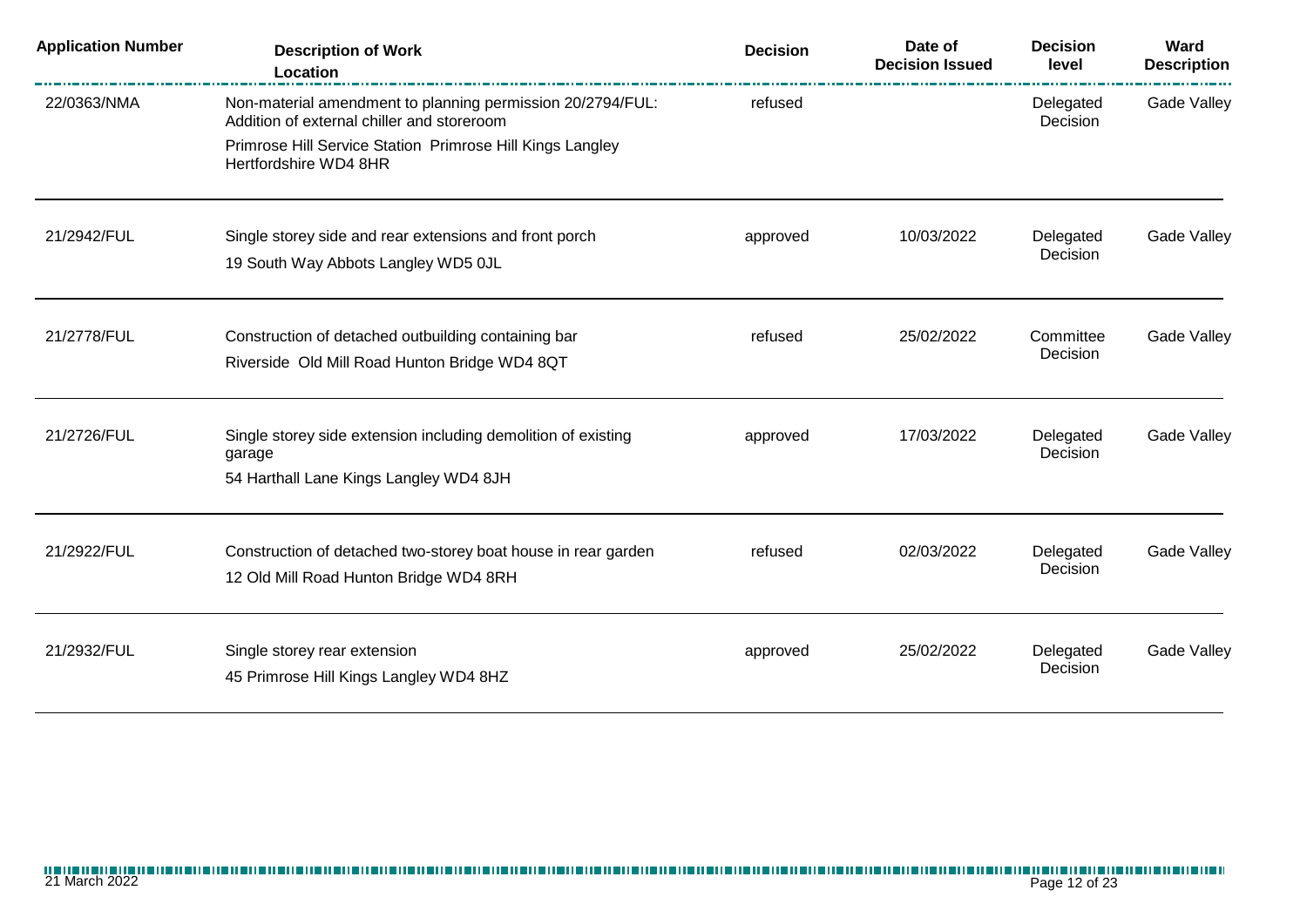| <b>Application Number</b> | <b>Description of Work</b><br>Location                                                                                                                                                                                                                                   | <b>Decision</b>                              | Date of<br><b>Decision Issued</b> | <b>Decision</b><br>level | Ward<br><b>Description</b> |
|---------------------------|--------------------------------------------------------------------------------------------------------------------------------------------------------------------------------------------------------------------------------------------------------------------------|----------------------------------------------|-----------------------------------|--------------------------|----------------------------|
| 22/0042/NMA               | Non material amendment to planning permission 17/1825/FUL:<br>Alterations to parking court, omission of footbridge, internal floor<br>level alterations, alterations to fenestration, alterations to bin<br>stores and omission of balcony                               | approved                                     | 24/02/2022                        | Delegated<br>Decision    | Gade Valley                |
|                           | Three Acres Toms Lane Kings Langley Hertfordshire WD4 8NA                                                                                                                                                                                                                |                                              |                                   |                          |                            |
| 22/0401/PDE               | Prior Approval: Single storey rear extensions (maximum depth 8<br>metres, maximum height 3 metres, maximum eaves height 3<br>metres)<br>130B Toms Lane Kings Langley Hertfordshire WD4 8NR                                                                               | Application<br>cancelled due<br>to error etc |                                   | Application<br>returned  | Gade Valley                |
|                           |                                                                                                                                                                                                                                                                          |                                              |                                   |                          |                            |
| 22/0082/FUL               | Variation of Condition 3 pursuant to planning permission<br>19/2500/FUL [Change of use from Industrial (B1) to Mixed Use<br>(Auction House (Sui Generis) and Light Industrial (B1)] to<br>increase the limit of live auctions to be held per year                        | approved                                     | 15/03/2022                        | Delegated<br>Decision    | Gade Valley                |
|                           | Abbots Business Park, Unit 16 Primrose Hill Kings Langley WD4<br>8FR                                                                                                                                                                                                     |                                              |                                   |                          |                            |
| 22/0105/DIS               | Discharge of Condition 4 (Site Waste Management Plan),<br>Condition 6 (Construction Management Plan), Condition 8<br>(Drainage), Condition 10 (Environmental report), Condition 13<br>(materials), Condition 14 (Servicing and Delivery Plan) pursuant<br>to 19/1550/FUL | Determined -<br>DIS apps                     | 17/03/2022                        | Delegated<br>Decision    | Gade Valley                |
|                           | Alpine Press Station Road Kings Langley WD4 8LF                                                                                                                                                                                                                          |                                              |                                   |                          |                            |
| 22/0133/PDE               | Prior Approval: Single storey rear extension (depth 6.00 metres,<br>maximum height 3.00 metres, maximum eaves height 2.70 metres)<br>80 Station Road Kings Langley Hertfordshire WD4 8LB                                                                                 | no objection                                 | 09/03/2022                        | Delegated<br>Decision    | Gade Valley                |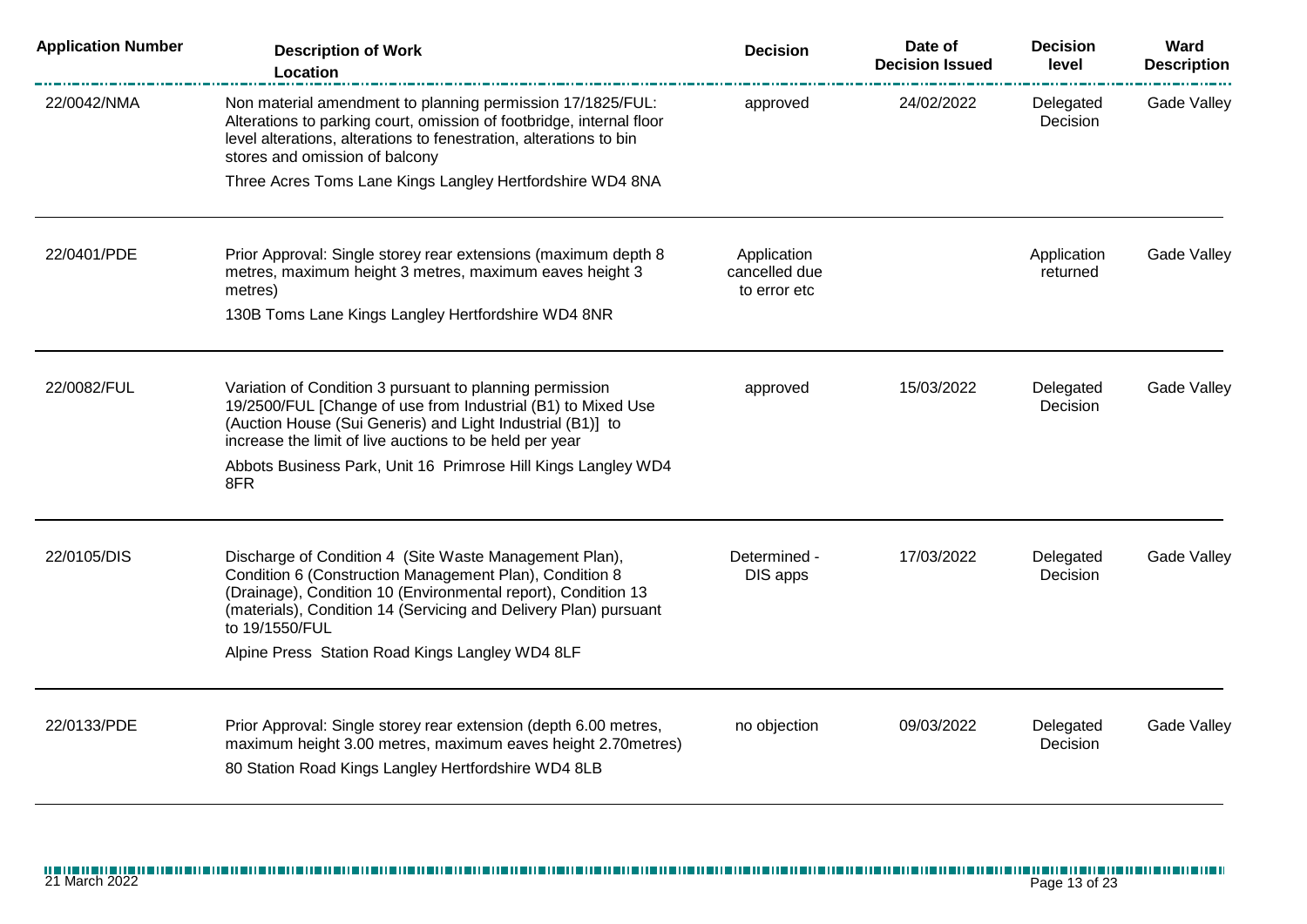| <b>Application Number</b> | <b>Description of Work</b><br>Location                                                                                  | <b>Decision</b>                              | Date of<br><b>Decision Issued</b> | <b>Decision</b><br>level | Ward<br><b>Description</b> |
|---------------------------|-------------------------------------------------------------------------------------------------------------------------|----------------------------------------------|-----------------------------------|--------------------------|----------------------------|
| 22/0168/CLPD              | Certificate of Lawfulness Proposed Development: Loft conversion<br>including rear dormer window and front rooflights    | approved                                     |                                   | Delegated<br>Decision    | Leavesden                  |
|                           | 1 Avalon Close Garston Hertfordshire WD25 9TW                                                                           |                                              |                                   |                          |                            |
| 22/0046/CLPD              | Certificate of Lawfulness Proposed Development: Construction of<br>outbuilding for use as storage and study room/office | Application<br>cancelled due<br>to error etc | 15/03/2022                        | Application<br>returned  | Leavesden                  |
|                           | 23 Ridgehurst Avenue Leavesden WD25 7AZ                                                                                 |                                              |                                   |                          |                            |
| 21/0597/DIS               | Discharge of Condition 3 (Surface Water Drainage Scheme)<br>pursuant to planning application 20/0796/FUL                | Determined -<br>DIS apps                     | 23/02/2022                        | Delegated<br>Decision    | Leavesden                  |
|                           | Parmiters School High Elms Lane Abbots Langley Watford<br>Hertfordshire WD25 0UU                                        |                                              |                                   |                          |                            |
| 22/0025/DIS               | Discharge of Condition 2 (Parking) pursuant to planning<br>permission 21/1121/FUL                                       | Determined -<br>DIS apps                     | 07/03/2022                        | Delegated<br>Decision    | Leavesden                  |
|                           | 6 Rosemarie Close Leavesden WD25 7NP                                                                                    |                                              |                                   |                          |                            |
| 22/0109/RSP               | Retrospective: Conversion of garage to habitable accommodation                                                          | approved                                     |                                   | Delegated                | Leavesden                  |
|                           | 78 Harlech Road Abbots Langley WD5 0BF                                                                                  |                                              |                                   | Decision                 |                            |
| 21/2723/FUL               | Erection of one electricity sub-station in car park and equipment<br>cabinet                                            | approved                                     | 28/02/2022                        | Delegated<br>Decision    | Leavesden                  |
|                           | Leavesden Park Hercules Way, Leavesden Watford WD25 7GR                                                                 |                                              |                                   |                          |                            |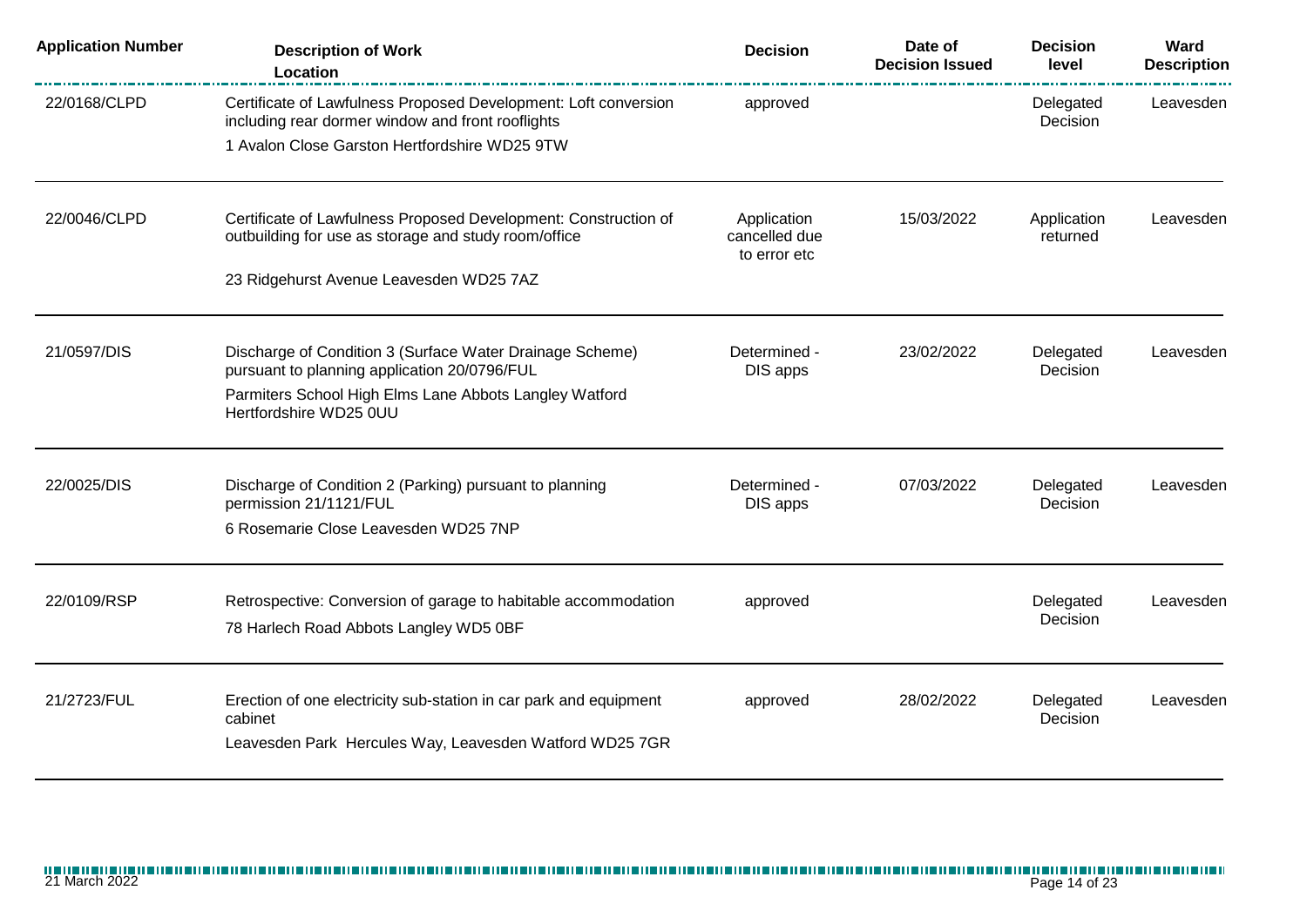| <b>Application Number</b> | <b>Description of Work</b><br>Location                                                                                                                     | <b>Decision</b> | Date of<br><b>Decision Issued</b> | <b>Decision</b><br>level | Ward<br><b>Description</b> |
|---------------------------|------------------------------------------------------------------------------------------------------------------------------------------------------------|-----------------|-----------------------------------|--------------------------|----------------------------|
| 21/2877/FUL               | Construction of first floor and roof extension including roof<br>accommodation with front and rear dormers and insertion of<br>rooflights to existing roof | approved        | 23/02/2022                        | Delegated<br>Decision    | Moor Park<br>And Eastbury  |
|                           | The Spinney Woodside Walk Northwood HA6 3ET                                                                                                                |                 |                                   |                          |                            |
| 22/0330/NMA               | Non-material amendment: Rewording of condition 4 of planning<br>permission 20/1363/FUL to allow for brick cleaning                                         | approved        | 11/03/2022                        | Delegated<br>Decision    | Moor Park<br>And Eastbury  |
|                           | Chelsea House 10 Astons Road Moor Park Hertfordshire HA6<br>2LD                                                                                            |                 |                                   |                          |                            |
| 22/0005/RSP               | Part retrospective: Change of use from golf course land to<br>residential gardens                                                                          | approved        | 14/03/2022                        | Delegated<br>Decision    | Moor Park<br>And Eastbury  |
|                           | Land Between 16 & 20 Astons Road Astons Road Moor Park<br>HA6 2LD                                                                                          |                 |                                   |                          |                            |
| 22/0006/CLED              | Certificate of Lawfulness Existing Use: Change of use from Golf<br>Course land to residential garden (Class C3).                                           | approved        | 02/03/2022                        | Delegated<br>Decision    | Moor Park<br>And Eastbury  |
|                           | Land Rear Of No.30 30 Astons Road Moor Park HA6 2LD                                                                                                        |                 |                                   |                          |                            |
| 22/0007/FUL               | Single-storey rear extension and alterations to raised patio                                                                                               | approved        | 16/03/2022                        | Delegated                | Moor Park                  |
|                           | 8 Heathside Road Moor Park HA6 2EF                                                                                                                         |                 |                                   | Decision                 | And Eastbury               |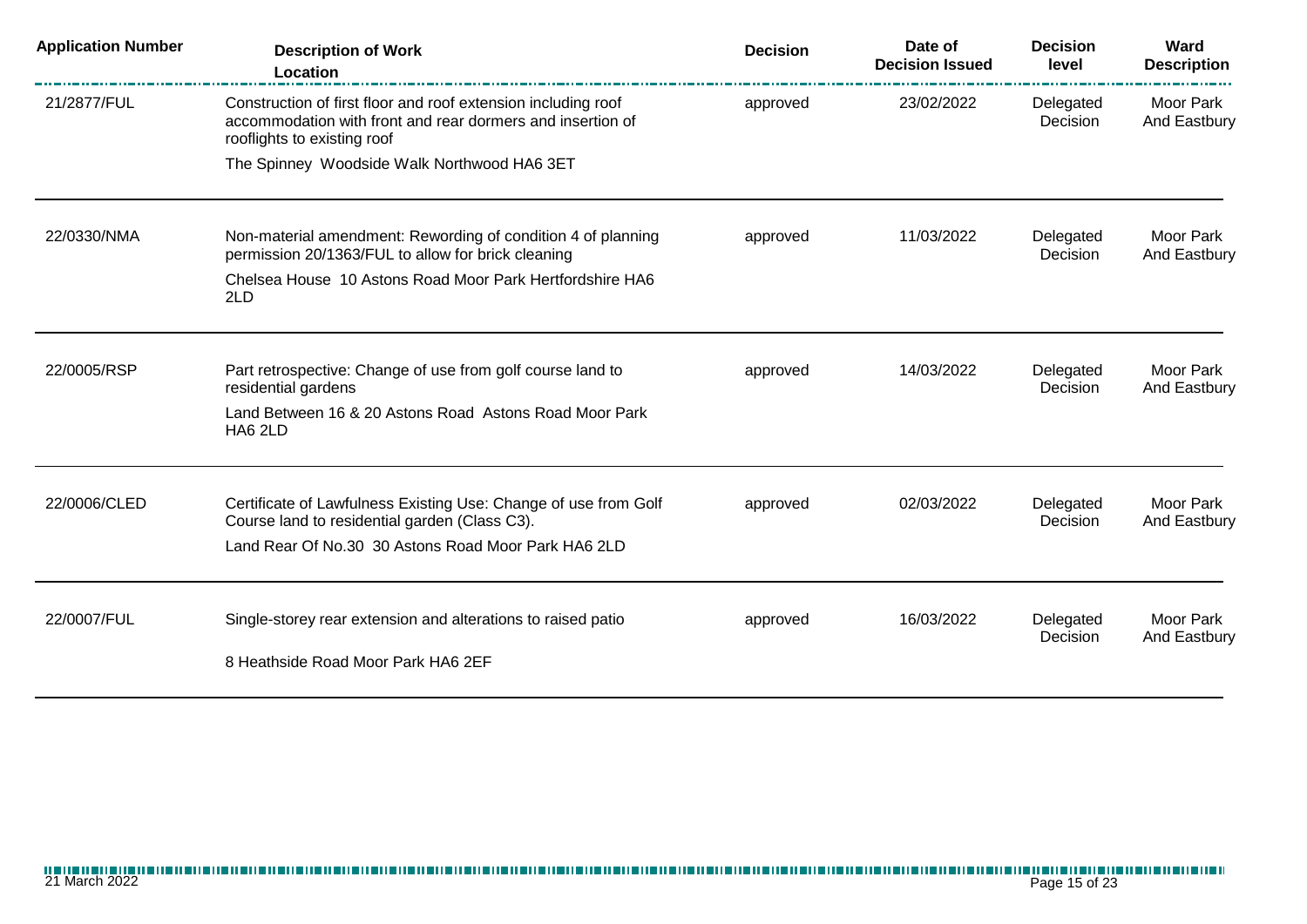| <b>Application Number</b> | <b>Description of Work</b><br><b>Location</b>                                                                                                                                                                                                                                                                                                                                                                                                                                                       | <b>Decision</b> | Date of<br><b>Decision Issued</b> | <b>Decision</b><br>level | Ward<br><b>Description</b> |
|---------------------------|-----------------------------------------------------------------------------------------------------------------------------------------------------------------------------------------------------------------------------------------------------------------------------------------------------------------------------------------------------------------------------------------------------------------------------------------------------------------------------------------------------|-----------------|-----------------------------------|--------------------------|----------------------------|
| 22/0009/FUL               | Variation of Condition 3 (Construction Management Plan) of<br>planning permission 21/0705/FUL to allow works to be carried out<br>in accordance with the submitted Construction Management Plan                                                                                                                                                                                                                                                                                                     | refused         | 01/03/2022                        | Delegated<br>Decision    | Moor Park<br>And Eastbury  |
|                           | The Limes, Land At The Rear Eastbury Avenue Northwood HA6<br>3LD                                                                                                                                                                                                                                                                                                                                                                                                                                    |                 |                                   |                          |                            |
| 21/2553/RSP               | Part Retrospective: Partial demolition of rear of dwelling including<br>removal of roof, increase in ridge height and the erection of two-<br>storey rear extension, first floor infill extension, front porch<br>including balcony to first floor, rear rooflights, replacement front<br>bay window, rear pergola, new replacement chimney, alterations<br>to fenestration and alterations to hard and soft landscaping, and<br>alterations to front driveway<br>16 Russell Road Moor Park HA6 2LL | refused         | 11/03/2022                        | Delegated<br>Decision    | Moor Park<br>And Eastbury  |
| 21/2664/FUL               | Alterations to front and rear gardens, including garden terraces,<br>artificial grass cricket pitch, construction of a timber pergola over<br>an existing sunken seating area and associated rear landscaping;<br>alterations to front garden levels to create a larger level parking<br>area including steps, retaining walls and associated front<br>landscaping works<br>37 Main Avenue Moor Park HA6 2LH                                                                                        | approved        | 25/02/2022                        | Delegated<br>Decision    | Moor Park<br>And Eastbury  |
| 21/2613/FUL               | Variation of condition 2 (Approved Plans) pursuant to planning<br>permission 18/1007/FUL: (Two storey and single storey rear<br>extension, extension to basement and alterations to fenestration<br>detail) to include increase in ridge height and alterations to the<br>design of the approved roof form, internal alterations and<br>alterations to fenestration detail.<br>Normandy 7 Wolsey Road Moor Park HA6 2HN                                                                             | refused         | 02/03/2022                        | Delegated<br>Decision    | Moor Park<br>And Eastbury  |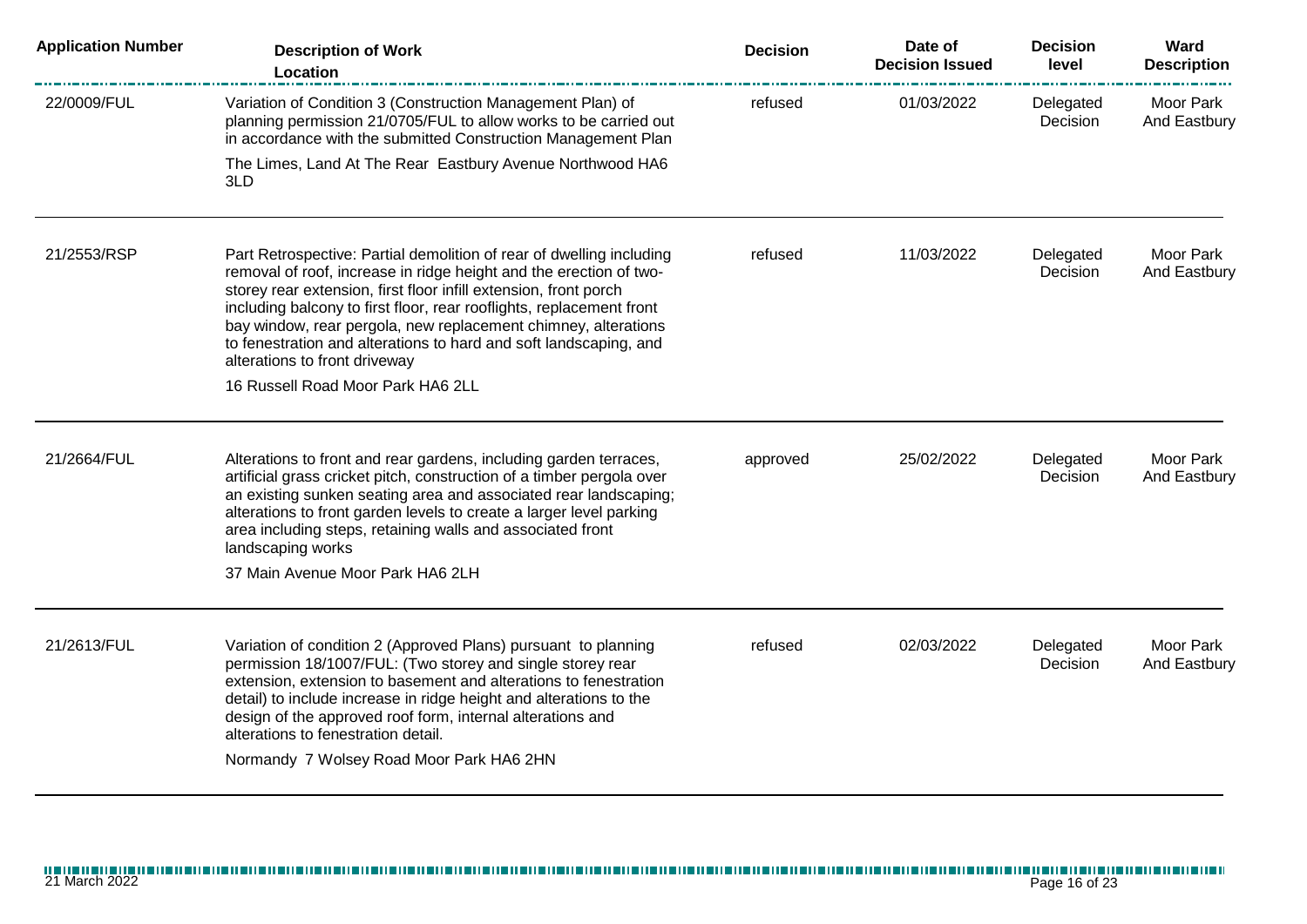| <b>Application Number</b> | <b>Description of Work</b><br>Location                                                                                                                                                                                                                                                                                                                   | <b>Decision</b> | Date of<br><b>Decision Issued</b> | <b>Decision</b><br>level | Ward<br><b>Description</b> |
|---------------------------|----------------------------------------------------------------------------------------------------------------------------------------------------------------------------------------------------------------------------------------------------------------------------------------------------------------------------------------------------------|-----------------|-----------------------------------|--------------------------|----------------------------|
| 22/0099/FUL               | Demolition of existing garage, construction of single storey side<br>extension, two storey front extension, two storey rear extension,<br>alterations to front dormer windows and internal alterations.                                                                                                                                                  | withdrawn       | 15/03/2022                        | Withdrawn                | Moor Park<br>And Eastbury  |
|                           | 17 Heathside Road Moor Park HA6 2EG                                                                                                                                                                                                                                                                                                                      |                 |                                   |                          |                            |
| 22/0101/FUL               | Single storey front extension, first floor side extension, removal of<br>existing single storey side extension and construction of single<br>storey side extension, alterations to roof of ground floor rear<br>extension, alterations to fenestration, roof tile replacement with<br>pitched roof to existing rear dormers and additional hardstanding. | withdrawn       | 11/03/2022                        | Delegated<br>Decision    | Moor Park<br>And Eastbury  |
|                           | 117 Wolsey Road Moor Park HA6 2EB                                                                                                                                                                                                                                                                                                                        |                 |                                   |                          |                            |
| 21/2928/FUL               | Alterations to frontage of site including additional hardstanding for<br>parking; soft landscaping and terrace areas, stairs and raised<br>plant beds and landscaping works to rear                                                                                                                                                                      | withdrawn       | 10/03/2022                        | Withdrawn                | Moor Park<br>And Eastbury  |
|                           | Chelsea House 10 Astons Road Moor Park HA6 2LD                                                                                                                                                                                                                                                                                                           |                 |                                   |                          |                            |
| 22/0024/FUL               | Variation of Condition 2 (Approved Plans) of application<br>21/0717/FUL (Variation of Condition 2 (approved plans) pursuant<br>to planning permission 18/2245/FUL to remove integral garage,<br>alteration to fenestration detail and alterations to driveway) to<br>include rooflights to flank roofslopes                                              | refused         | 07/03/2022                        | Delegated<br>Decision    | Moor Park<br>And Eastbury  |
|                           | Springwater 36A Russell Road Moor Park HA6 2LR                                                                                                                                                                                                                                                                                                           |                 |                                   |                          |                            |
| 21/2785/FUL               | Variation of Conditions 2 (Plan Numbers) and 3 (External<br>Materials) pursuant to planning permission 21/1887/FUL: To allow<br>alterations to the external materials and alterations to front door<br>and fenestration detail<br>102 Wolsey Road Moor Park HA6 2ED                                                                                      | approved        | 07/03/2022                        | Delegated<br>Decision    | Moor Park<br>And Eastbury  |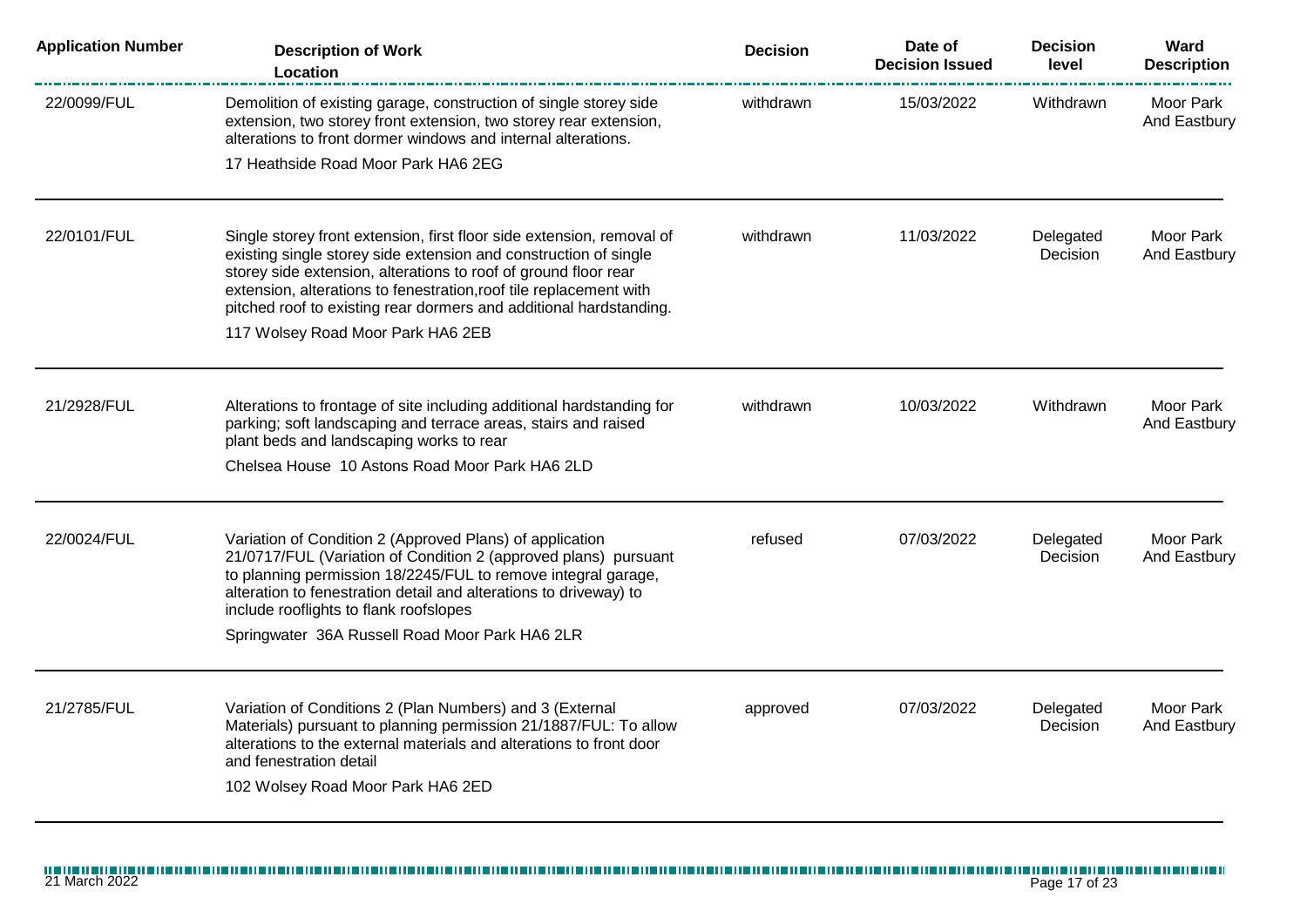| <b>Application Number</b> | <b>Description of Work</b><br>Location                                                                                                                                                                                                                                                                                                                                                                                                                                                                                                                                                                                                                                                                                                                                                                                                                                                                                                              | <b>Decision</b> | Date of<br><b>Decision Issued</b> | <b>Decision</b><br>level | Ward<br><b>Description</b>                                             |
|---------------------------|-----------------------------------------------------------------------------------------------------------------------------------------------------------------------------------------------------------------------------------------------------------------------------------------------------------------------------------------------------------------------------------------------------------------------------------------------------------------------------------------------------------------------------------------------------------------------------------------------------------------------------------------------------------------------------------------------------------------------------------------------------------------------------------------------------------------------------------------------------------------------------------------------------------------------------------------------------|-----------------|-----------------------------------|--------------------------|------------------------------------------------------------------------|
| 21/2807/FUL               | Part single storey and part two storey side and rear extension,<br>single storey front extension, ground floor front infill extension,<br>roof extension including increase in ridge height and creation of<br>crown roof, conversion of the loft into habitable space including<br>dormers to the rear and flank rooflights and extension to drive                                                                                                                                                                                                                                                                                                                                                                                                                                                                                                                                                                                                 | approved        | 11/03/2022                        | Delegated<br>Decision    | Moor Park<br>And Eastbury                                              |
|                           | 34 Farm Way Northwood HA6 3EF                                                                                                                                                                                                                                                                                                                                                                                                                                                                                                                                                                                                                                                                                                                                                                                                                                                                                                                       |                 |                                   |                          |                                                                        |
| 22/0220/NAC               | Outline application for the demolition of all existing buildings and<br>the erection of residential dwellings including affordable housing,<br>custom build (Use Class C3), retirement homes and care home<br>(Use Class C2), new vehicular access point off Burtons Lane,<br>improvements to existing Lodge Lane access including works to<br>Lodge Lane and Church Grove, new pedestrian and cycle access<br>at Oakington Avenue including construction of new pedestrian<br>and cycle bridge and associated highway works, a local centre<br>including a community building (Use Classes E(a)(b)(e), F2(b)),<br>land safeguarded for educational use (Use Classes E(f) and<br>F1(a)), public open space and associated infrastructure (matters<br>to be considered at this stage: Burtons Lane and Lodge Lane<br>access). - Buckinghamshire CouncilRef PL/21/4632/OA<br>Land Between Lodge Lane And Burtons Lane Little Chalfont<br><b>Bucks</b> | no objection    | 04/03/2022                        | Delegated<br>Decision    | <b>NOT IN</b><br><b>DISTRICT</b><br>See Details<br><b>Under Parish</b> |
| 21/2684/FUL               | Front staircase and driveway extension and alterations to<br>fenestration<br>159 Hampermill Lane Oxhey Hall WD19 4TF                                                                                                                                                                                                                                                                                                                                                                                                                                                                                                                                                                                                                                                                                                                                                                                                                                | approved        | 08/03/2022                        | Delegated<br>Decision    | Oxhey Hall<br>And Hayling                                              |
| 21/2829/FUL               | Front porch and first floor side extension<br>18 Brookdene Avenue Oxhey Hall WD19 4LF                                                                                                                                                                                                                                                                                                                                                                                                                                                                                                                                                                                                                                                                                                                                                                                                                                                               | approved        | 17/03/2022                        | Delegated<br>Decision    | Oxhey Hall<br>And Hayling                                              |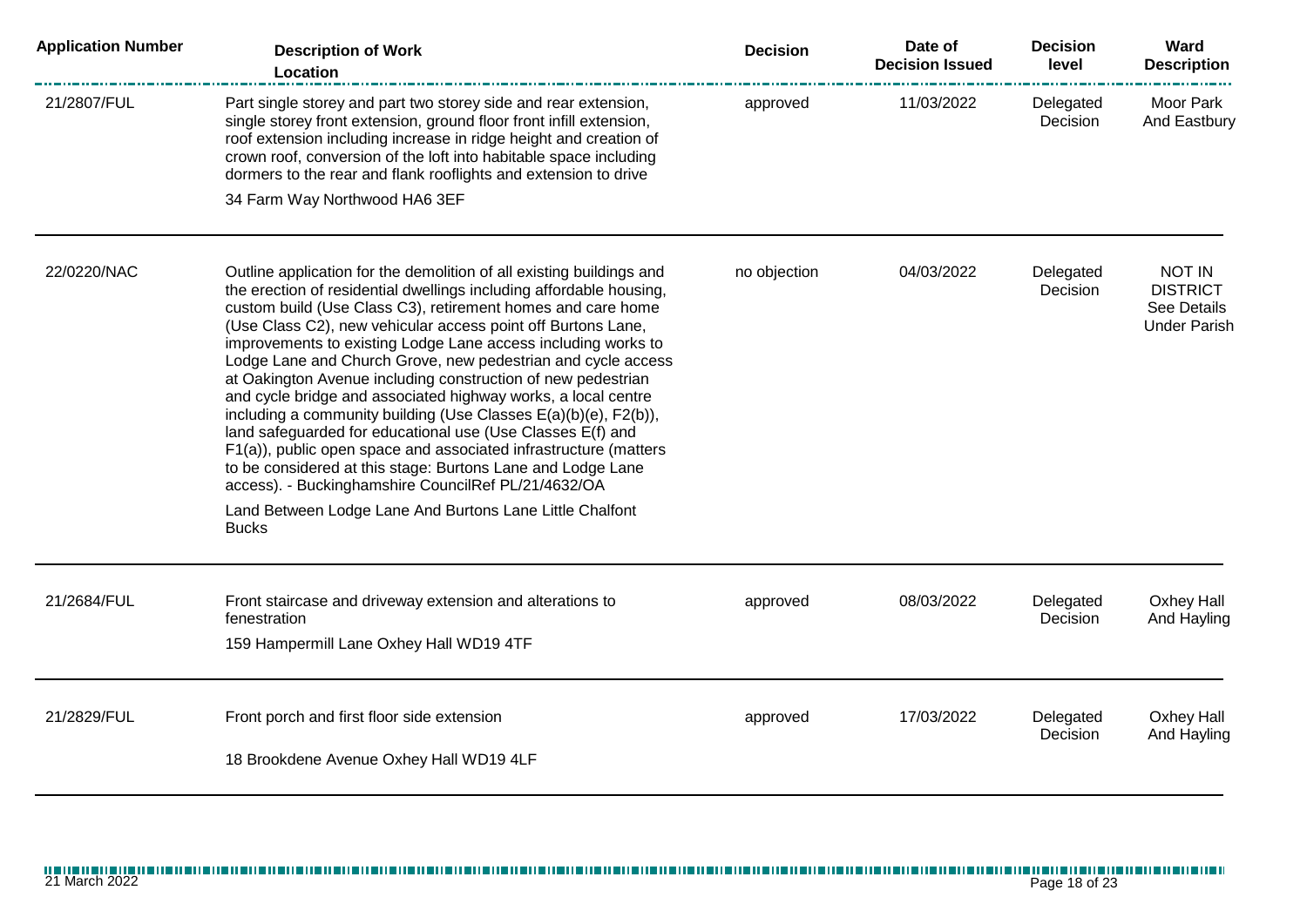| <b>Application Number</b> | <b>Description of Work</b><br>Location                                                                                                                                                                                                                                                                                                                            | <b>Decision</b> | Date of<br><b>Decision Issued</b> | <b>Decision</b><br>level | Ward<br><b>Description</b> |
|---------------------------|-------------------------------------------------------------------------------------------------------------------------------------------------------------------------------------------------------------------------------------------------------------------------------------------------------------------------------------------------------------------|-----------------|-----------------------------------|--------------------------|----------------------------|
| 22/0153/NMA               | Non-material amendment to planning permission 21/0994/FUL to<br>allow amendments to fenestration                                                                                                                                                                                                                                                                  | approved        | 25/02/2022                        | Delegated<br>Decision    | Oxhey Hall<br>And Hayling  |
|                           | 10 Harrogate Road South Oxhey WD19 7DH                                                                                                                                                                                                                                                                                                                            |                 |                                   |                          |                            |
| 22/0173/CLPD              | Certificate of Lawfulness Proposed Development: Loft conversion<br>including hip to gable roof extension, rear dormer window and<br>front rooflights                                                                                                                                                                                                              | approved        |                                   | Delegated<br>Decision    | Oxhey Hall<br>And Hayling  |
|                           | 38 Vivian Gardens Oxhey Hall Hertfordshire WD19 4PG                                                                                                                                                                                                                                                                                                               |                 |                                   |                          |                            |
| 21/2920/RSP               | Part retrospective: Erection of a single storey side and rear<br>extension including construction of raised patio, insertion of 2m<br>high fence and installation of air conditioning units to side elevation<br>18 Hillcroft Crescent Oxhey Hall WD19 4NY                                                                                                        | approved        | 10/03/2022                        | Delegated<br>Decision    | Oxhey Hall<br>And Hayling  |
| 21/2602/RSP               | Part Retrospective: Single storey and two storey side and rear<br>extension, conversion of garage to habitable accommodation,<br>extension to roof and loft conversion including rear dormer and<br>rooflights, extension of rear raised patio and associated<br>alterations including brick finish to front elevation<br>51 Brookdene Avenue Oxhey Hall WD19 4LG | approved        | 28/02/2022                        | Committee<br>Decision    | Oxhey Hall<br>And Hayling  |
| 22/0031/FUL               | Part single, part two storey side and rear extensions, demolition of<br>existing outbuilding<br>124 Hillcroft Crescent Oxhey Hall WD19 4NZ                                                                                                                                                                                                                        | approved        | 14/03/2022                        | Delegated<br>Decision    | Oxhey Hall<br>And Hayling  |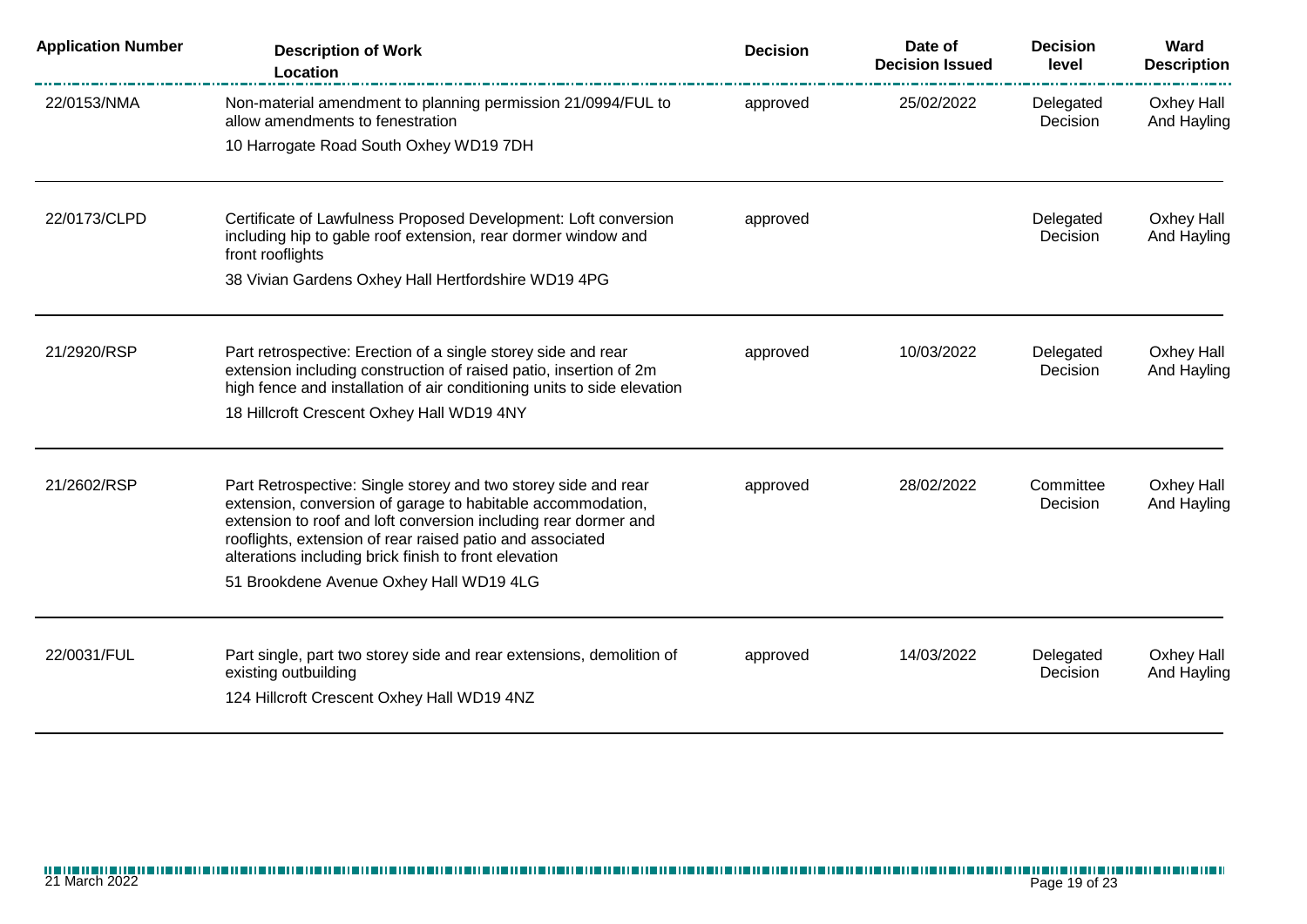| <b>Application Number</b> | <b>Description of Work</b><br>Location                                                                                                              | <b>Decision</b>          | Date of<br><b>Decision Issued</b> | <b>Decision</b><br>level | Ward<br><b>Description</b> |
|---------------------------|-----------------------------------------------------------------------------------------------------------------------------------------------------|--------------------------|-----------------------------------|--------------------------|----------------------------|
| 22/0064/FUL               | Single storey side extension replacing existing garage, single<br>storey rear extension and front porch                                             | approved                 | 18/03/2022                        | Delegated<br>Decision    | Penn And<br>Mill End       |
|                           | 92 Tudor Way Mill End WD3 8HS                                                                                                                       |                          |                                   |                          |                            |
| 22/0065/CLPD              | Certificate of Lawfulness Proposed Development: Loft conversion<br>including hip to gable roof extension and rear dormer                            | approved                 | 14/03/2022                        | Delegated<br>Decision    | Penn And<br>Mill End       |
|                           | 92 Tudor Way Mill End WD3 8HS                                                                                                                       |                          |                                   |                          |                            |
| 21/2945/FUL               | First floor rear extension                                                                                                                          | approved                 | 03/03/2022                        | Delegated                | Penn And                   |
|                           | 8 Church Lane Mill End Rickmansworth Hertfordshire WD3 8HD                                                                                          |                          |                                   | Decision                 | Mill End                   |
| 21/2791/FUL               | Replacement of existing white uPVC casement windows to<br>Ground Floor Flat.                                                                        | approved                 | 25/02/2022                        | Delegated<br>Decision    | Penn And<br>Mill End       |
|                           | 3 Springfield Court Uxbridge Road Rickmansworth WD3 8BN                                                                                             |                          |                                   |                          |                            |
| 22/0079/CLPD              | Certificate of Lawfulness Proposed Development: Single storey<br>rear extension.                                                                    | withdrawn                | 09/03/2022                        | Withdrawn                | Penn And<br>Mill End       |
|                           | 171 Uxbridge Road Rickmansworth WD3 7DW                                                                                                             |                          |                                   |                          |                            |
| 21/2627/DIS               | Discharge of Condtition 3 (Fencing Details) pursuant to planning<br>permission 21/1170/FUL<br>Batchworth Depot Harefield Road Rickmansworth WD3 1LU | Determined -<br>DIS apps | 02/03/2022                        | Delegated<br>Decision    | Rickmansworth<br>Town      |
|                           |                                                                                                                                                     |                          |                                   |                          |                            |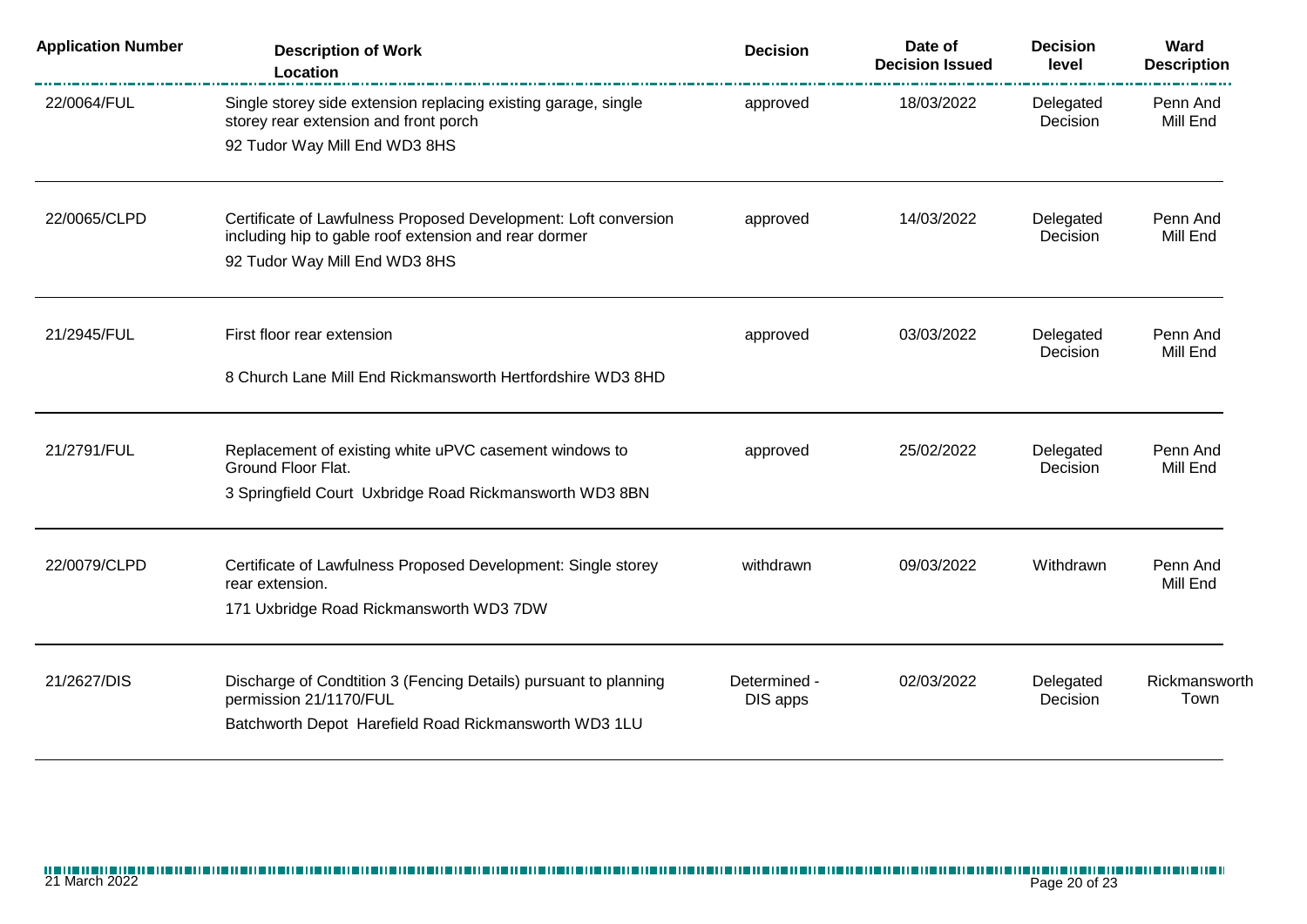| <b>Application Number</b> | <b>Description of Work</b><br><b>Location</b>                                                                                                                                                                                                                              | <b>Decision</b>                        | Date of<br><b>Decision Issued</b> | <b>Decision</b><br>level | Ward<br><b>Description</b> |
|---------------------------|----------------------------------------------------------------------------------------------------------------------------------------------------------------------------------------------------------------------------------------------------------------------------|----------------------------------------|-----------------------------------|--------------------------|----------------------------|
| 22/0317/TEL               | BT intends to install fixed line broadband electronic<br>communications apparatus at RICKMANSWORTH<br>AQUADROME, FROGMOOR LANE, WATFORD WD3 1NB                                                                                                                            | File closed<br>never<br>determined etc | 23/02/2022                        | Delegated<br>Decision    | Rickmansworth<br>Town      |
|                           | Rickmansworth Aquadrome Frogmoor Lane Rickmansworth<br>Hertfordshire WD3 1NB                                                                                                                                                                                               |                                        |                                   |                          |                            |
| 22/0002/FUL               | Conversion of garage into habitable accommodation, single<br>storey side and rear extensions and rear first floor extension with<br>associated raised patio to rear, relocation of existing dropped kerb<br>and vehicle crossover with associated permeable resin driveway | approved                               | 08/03/2022                        | Delegated<br>Decision    | Rickmansworth<br>Town      |
|                           | 31 Beacon Way Rickmansworth WD3 7PF                                                                                                                                                                                                                                        |                                        |                                   |                          |                            |
| 21/2539/PDU               | Prior Notification: One additional storey to provide 8 new<br>residential units with private external terraces, plus cycle parking<br>enclosure                                                                                                                            | approved                               | 09/03/2022                        | Delegated<br>Decision    | Rickmansworth<br>Town      |
|                           | Ashleigh Court Solomons Hill Rickmansworth Hertfordshire                                                                                                                                                                                                                   |                                        |                                   |                          |                            |
| 21/2557/FUL               | New front entrance to retail unit, new door for access from high<br>street, rear fenestration changes at ground floor and rooflights at<br>roof level                                                                                                                      | approved                               | 18/03/2022                        | Delegated<br>Decision    | Rickmansworth<br>Town      |
|                           | 62 High Street Rickmansworth WD3 1AJ                                                                                                                                                                                                                                       |                                        |                                   |                          |                            |
| 21/2883/FUL               | Single storey rear extension and loft conversion including two rear<br>rooflights                                                                                                                                                                                          | approved                               | 04/03/2022                        | Delegated<br>Decision    | Rickmansworth<br>Town      |
|                           | 3 Bury Mews Bury Lane Rickmansworth Hertfordshire WD3 1FR                                                                                                                                                                                                                  |                                        |                                   |                          |                            |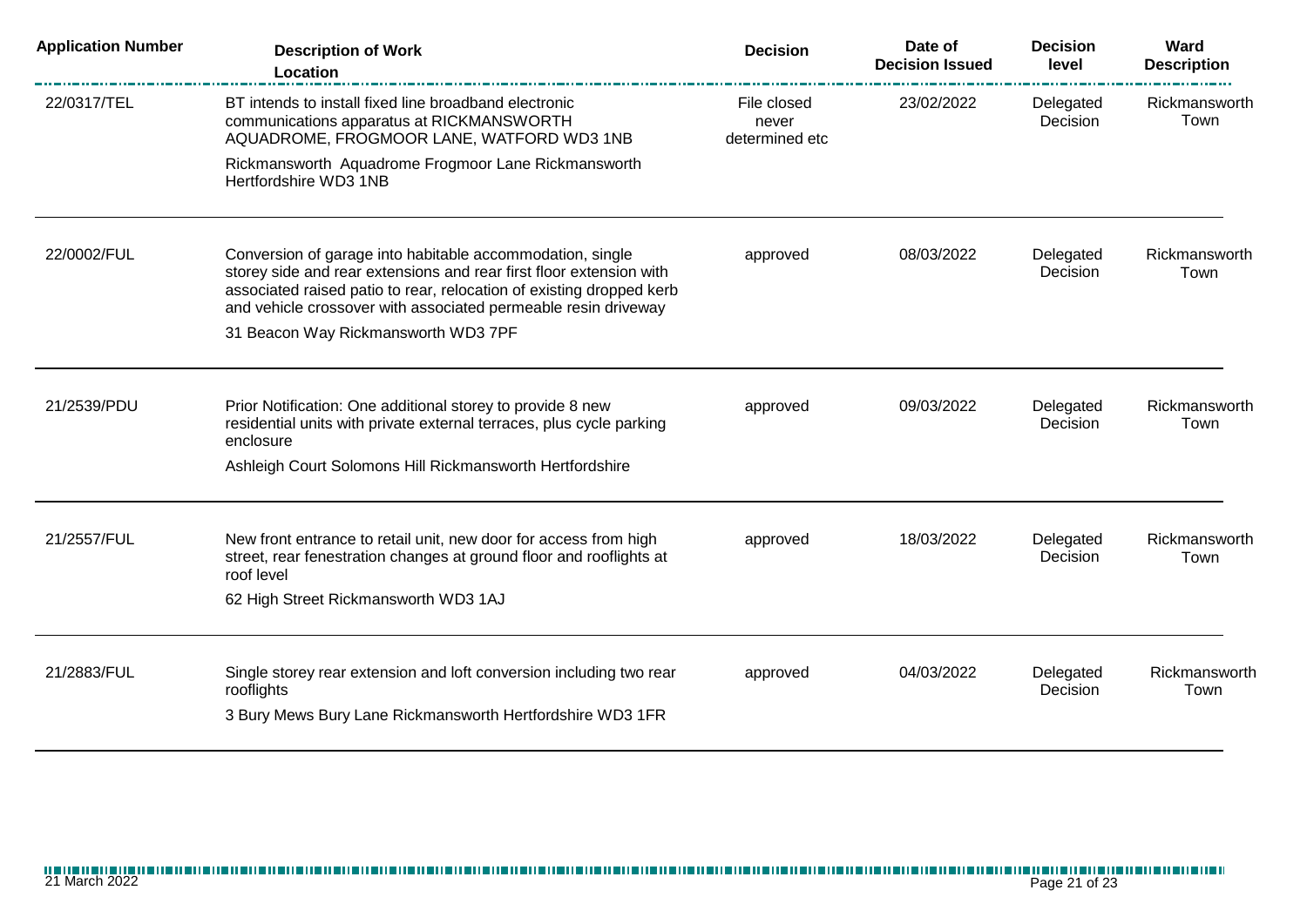| <b>Application Number</b> | <b>Description of Work</b><br><b>Location</b>                                                                                                                                                                                    | <b>Decision</b>          | Date of<br><b>Decision Issued</b> | <b>Decision</b><br>level | Ward<br><b>Description</b> |
|---------------------------|----------------------------------------------------------------------------------------------------------------------------------------------------------------------------------------------------------------------------------|--------------------------|-----------------------------------|--------------------------|----------------------------|
| 22/0282/DIS               | Discharge of Condition 3 (Arboricultural Method Statement)<br>pursuant to planning permission 21/2662/FUL                                                                                                                        | Determined -<br>DIS apps | 17/03/2022                        | Delegated<br>Decision    | Rickmansworth<br>Town      |
|                           | 39 West Way Rickmansworth Hertfordshire WD3 7EH                                                                                                                                                                                  |                          |                                   |                          |                            |
| 21/2927/FUL               | First floor front extension, single storey rear extension, loft<br>conversion including increase in ridge height, hip to Dutch hip roof<br>enlargement, rear dormer windows, front rooflights and alterations<br>to fenestration | withdrawn                | 23/02/2022                        | Withdrawn                | Rickmansworth<br>Town      |
|                           | 69A Highfield Way Rickmansworth WD3 7PP                                                                                                                                                                                          |                          |                                   |                          |                            |
| 21/2909/FUL               | Single storey front and side extensions to the main building to<br>provide additional and upgraded accommodation for existing<br>doctors surgery                                                                                 | approved                 | 03/03/2022                        | Delegated<br>Decision    | South Oxhey                |
|                           | The Consulting Rooms Oxhey Drive Watford WD19 7RU                                                                                                                                                                                |                          |                                   |                          |                            |
| 22/0226/DIS               | Discharge of Condition 22 (Electric Vehicle Charging Points)<br>pursuant to planning permission 19/2133/FUL (Phase 3)<br>South Oxhey Initiative - Phase 3 Land At South Oxhey South                                              | Determined -<br>DIS apps | 15/03/2022                        | Delegated<br>Decision    | South Oxhey                |
|                           | <b>Oxhey Central Watford</b>                                                                                                                                                                                                     |                          |                                   |                          |                            |
| 22/0185/DIS               | Discharge of Condition 30 (Fire Hydrants) pursuant to planning<br>permission 19/2133/FUL (Phase 3)<br>South Oxhey Initiative - Phase 3 Land At South Oxhey South<br><b>Oxhey Central Watford</b>                                 | Determined -<br>DIS apps | 15/03/2022                        | Delegated<br>Decision    | South Oxhey                |